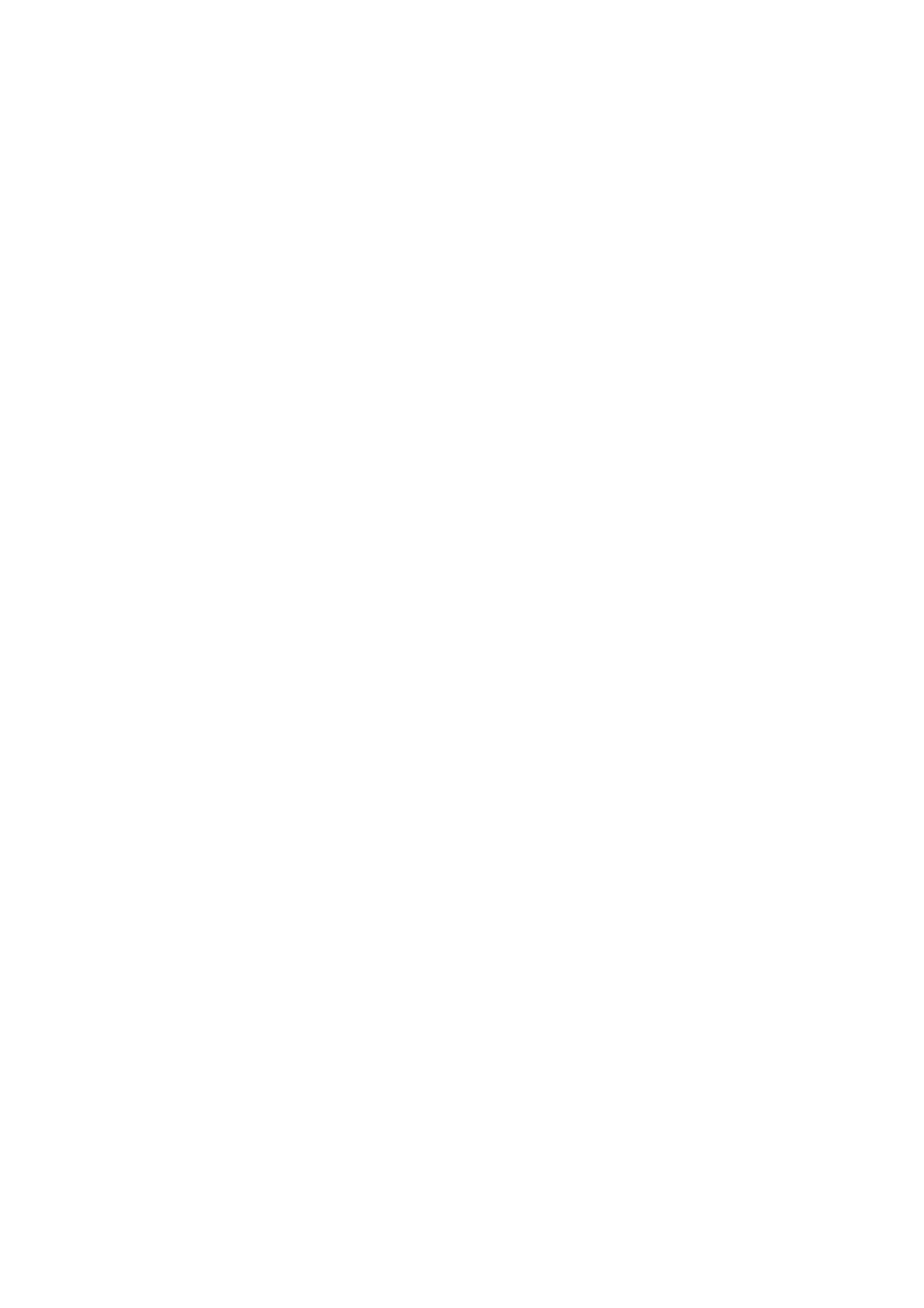# **Table of Contents**

| Environmental impacts of TBT & heavy metals in marine ecosystems 5 |  |
|--------------------------------------------------------------------|--|
|                                                                    |  |
|                                                                    |  |
|                                                                    |  |
|                                                                    |  |
|                                                                    |  |
|                                                                    |  |
|                                                                    |  |
|                                                                    |  |
|                                                                    |  |
|                                                                    |  |
|                                                                    |  |
|                                                                    |  |
|                                                                    |  |
|                                                                    |  |
|                                                                    |  |
|                                                                    |  |
|                                                                    |  |
|                                                                    |  |
|                                                                    |  |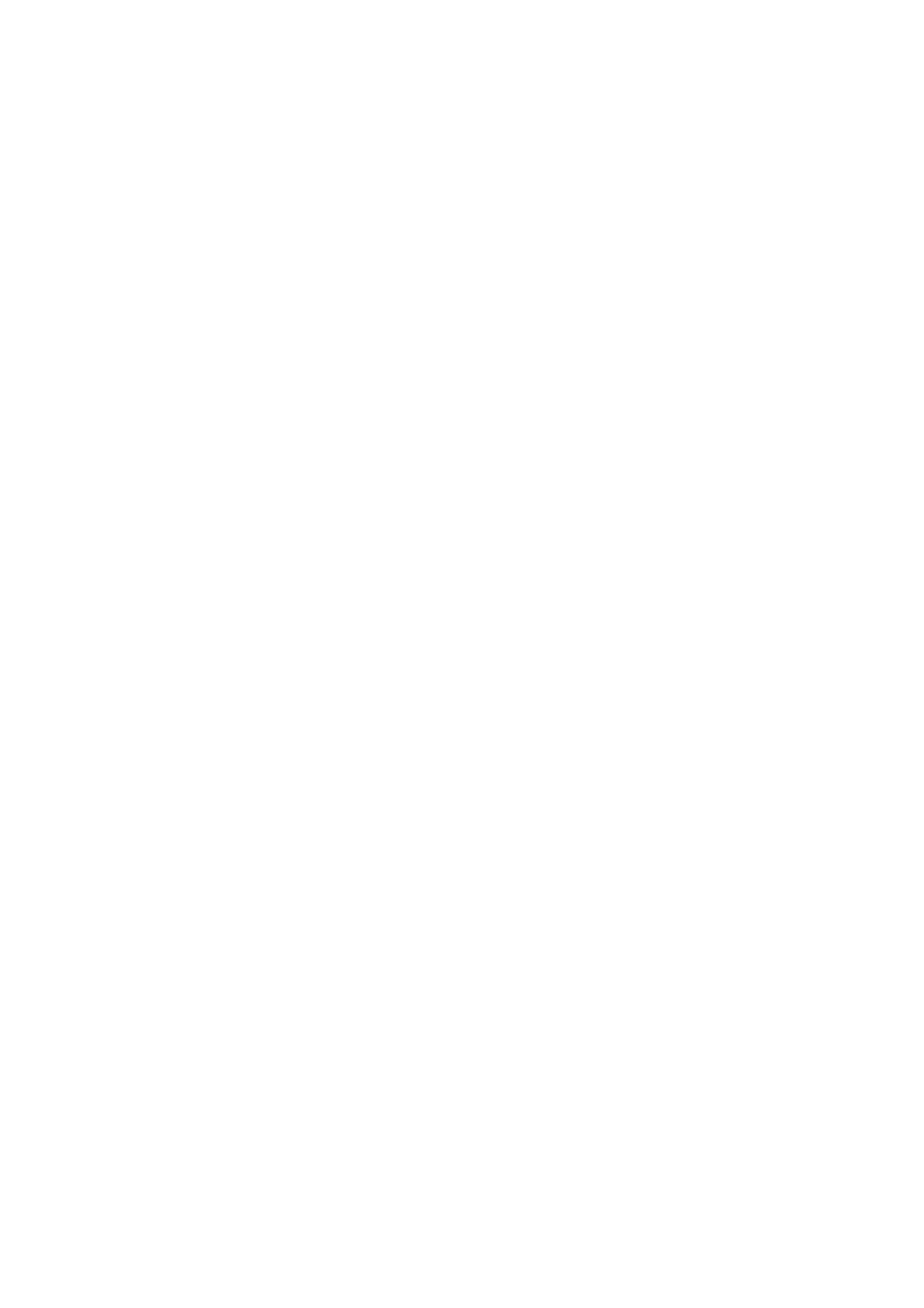#### **A word on units..........................**

*The measuring and reporting of tributyltin (TBT) based compounds have historically been done in a number of ways. The consensus method is to report TBT as tin (Sn). Concentrations are expressed as the mass (nanograms) of tin per gram of sediment that has been dried to a constant weight, commonly referred to as dry matter basis (DMB)*

*e.g. TBT as ng Sn/g DMB*

*1 ng Sn/g DMB is equivalent to 1 µg Sn/kg DMB, therefore these units can be used interchangeably. Biota results are usually expressed as a wet matter basis (WMB).*

*The Australian and New Zealand Environment and Conservation Council (ANZECC) Interim Sediment Quality Guidelines (ISQG) use the units µg Sn/kg DMB. Where references cited in this report have used different conventions, they have been converted to TBT as ng Sn/g DMB using the conversion factors described in Blakley 2005.*

*TBT concentrations in water are commonly reported as nanograms of tin per litre (L) of water, or TBT as ng Sn/L.*

*Heavy metals are expressed as the mass (milligrams) of metal per kilogram (kg) of sediment, on a dry matter basis*

*e.g. mg/kg DMB*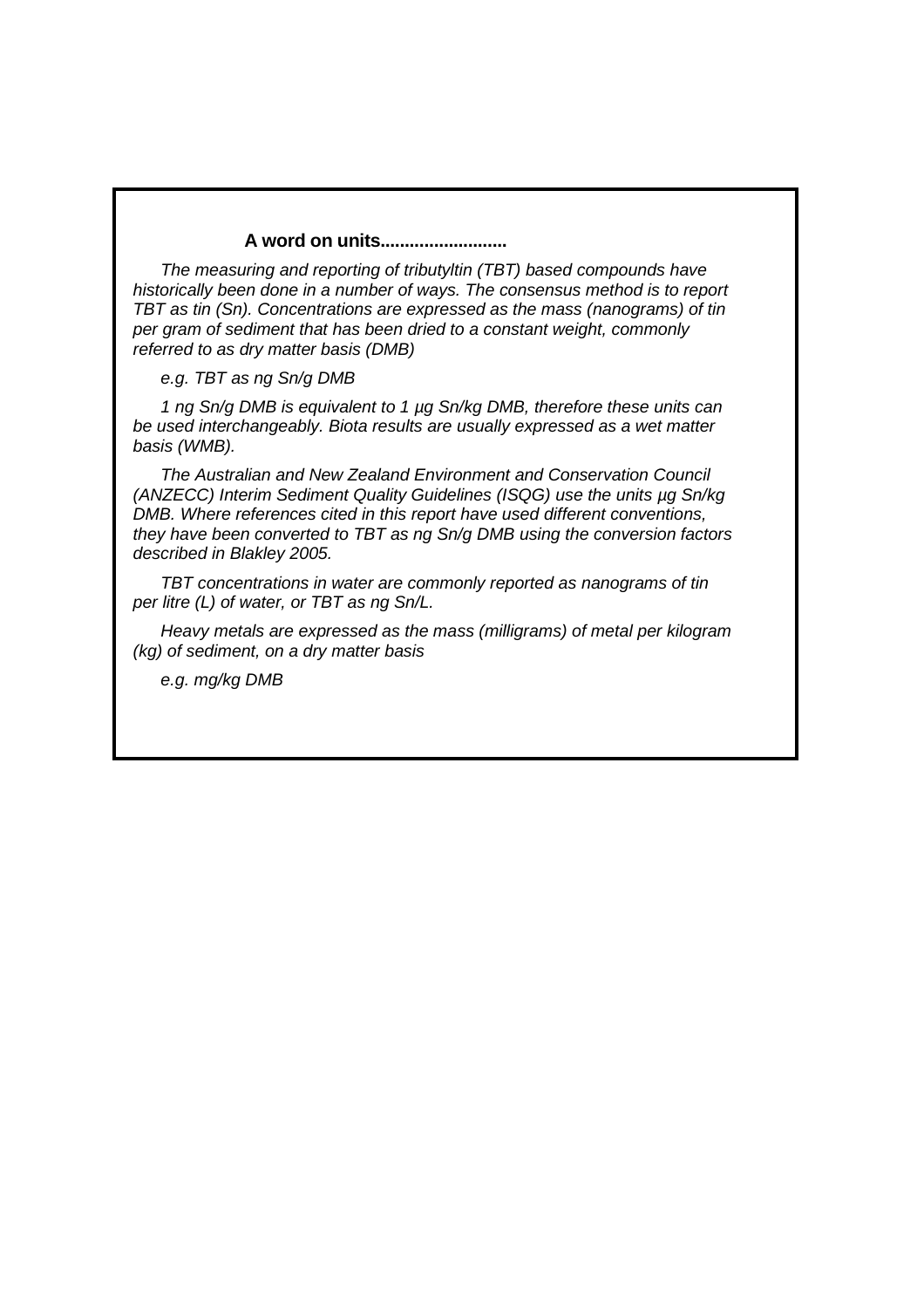## **Executive Summary**

A sampling program designed to assess the degree of tributyltin (TBT) and heavy metal contamination present in sediments adjacent to Tasmanian boat repair and maintenance facilities was conducted by Environment Division, Department of Tourism, Arts and Environment DTAE, from July 2006 to March 2007. This sampling program was not intended to be a comprehensive survey of all boat repair and maintenance facilities, but rather provide a broad indication of the degree of TBT and heavy metal contamination associated with slipway activities. A mix of private, commercial, and club facilities undertaking a range of maintenance and construction activities were included for assessment.

*Aquatic Science* was commissioned to review the analytical data, summarise key trends, identify limitations of the data and provide recommendations to the Environment Division on areas for further investigation. The predominant focus of this review is the impact of TBT, firstly because of its acute toxicity to marine organisms; and secondly because it is a unique indicator of the "environmental footprint" associated with the use of antifouling agents in general .

The Australian and New Zealand Environment Conservation Council Interim Sediment Quality Guidelines (ISQG) were used as a screening tool to evaluate sediment data, identify areas with elevated levels of contaminants associated with boat repair and maintenance activities, and to prioritise sites for further investigation. Survey results should be viewed only as broadly indicative of contaminant levels due to high contaminant variability in the sediment samples and limited replication.

The composition of new paint formulations is briefly discussed, with particular reference to booster-biocides that are incorporated into many new paint products.

#### *Key findings*

- Sediment cores collected at boat repair and maintenance facilities indicated that all such locations had detectable levels of tributyltin in the sediments in the immediate vicinity of the slipway.
- All 26 sites exceeded the ANZECC ISQG-Low trigger value of 5 ng Sn/g. Concentrations above this level are characterized by frequent occurrences of adverse biological effects, and should trigger further investigation into causes or mitigating factors.
- At 80% of sites, the measured concentration of TBT also exceeded the ISQG-High trigger value of 70 ng Sn/g, often by a large margin, indicating significant contaminant levels and an expectation of adverse effects on biota.
- Boat repair and maintenance facilities that serviced the greatest number of boats (> 100 /year) generally had the highest levels of TBT in sediments, exceeding 5,000 ng Sn/g DMB.
- Elevated levels of TBT are highly associated with areas of maritime activities such as harbours, marinas, ship repair facilities and ship building. Generally impacts and effects decrease rapidly as distance away from potential sources increases. Although it is not possible to define the zone if impact in the DTAE study, it is likely that the areas impacted by TBT contamination are localised.
- High tributyltin values may be indicative of recent inputs into the surface sediments. However, they may also be the result of the minimal breakdown of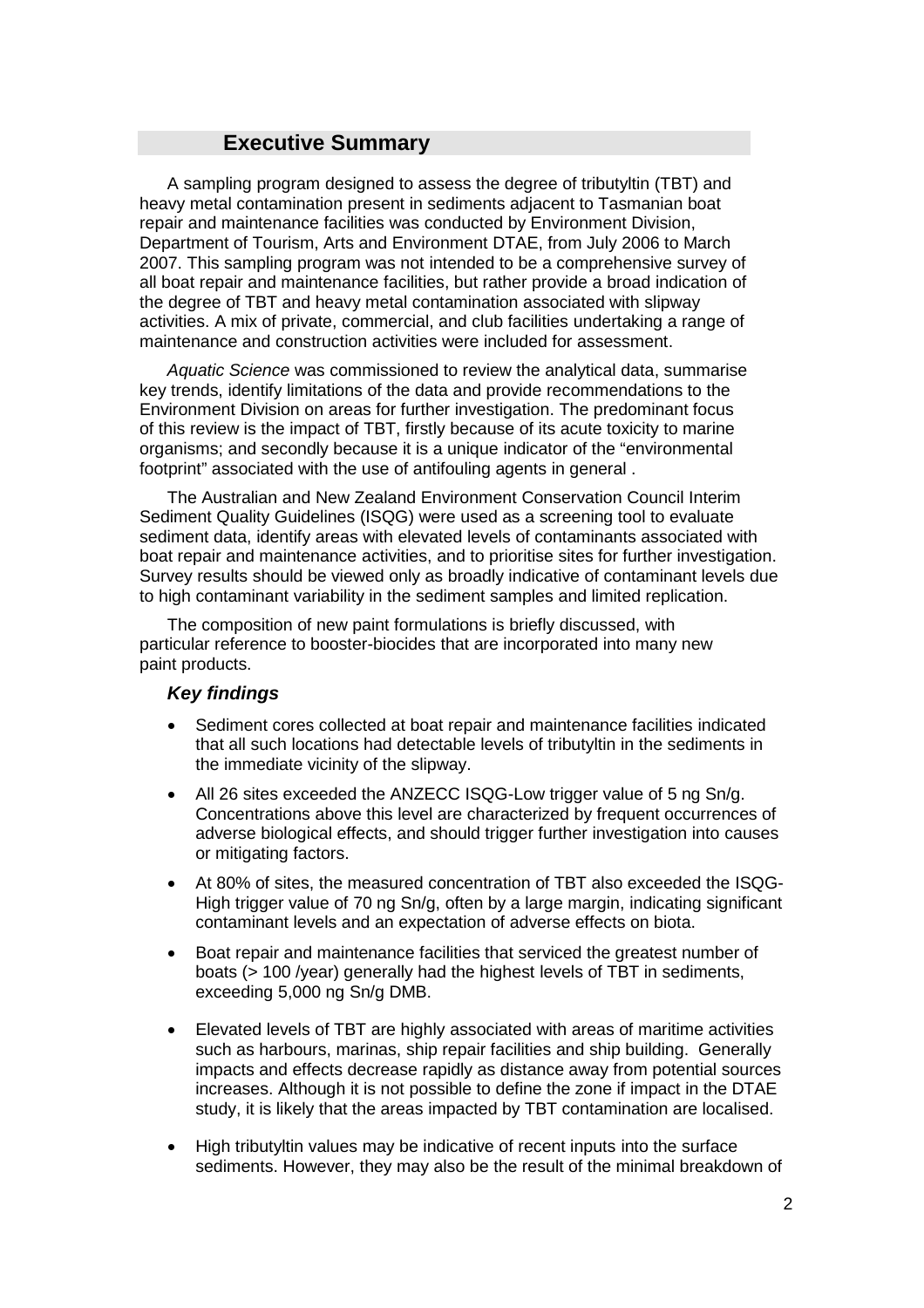TBT from past activities. In both instances, TBT may continue to exert toxicity on marine and estuarine organisms. Long term recovery of the sediments ultimately depends on the decomposition of the TBT.

- Inputs of TBT into the marine environment are expected to decline as a result of legislative conditions resulting in the prohibition of TBT products. However TBT is relatively persistent and under certain environmental conditions historical loads may be slow to degrade to less toxic forms.
- Sediments with elevated levels of TBT also contained high loads of heavy metals, notably copper, nickel, lead and zinc. Copper and zinc are common active agents in many modern anti-fouling paint formulations and can also enter the marine environment from a number of other point and diffuse sources. This needs to be considered when interpreting the heavy metal data.
- The use of alternative biocides such as Diuron is an emerging issue for slipway management and operation. Containment and management of paints containing such biocides is critical due to their greater potential to be transported in the water column. This may result in a wider zone of impact from their point of use.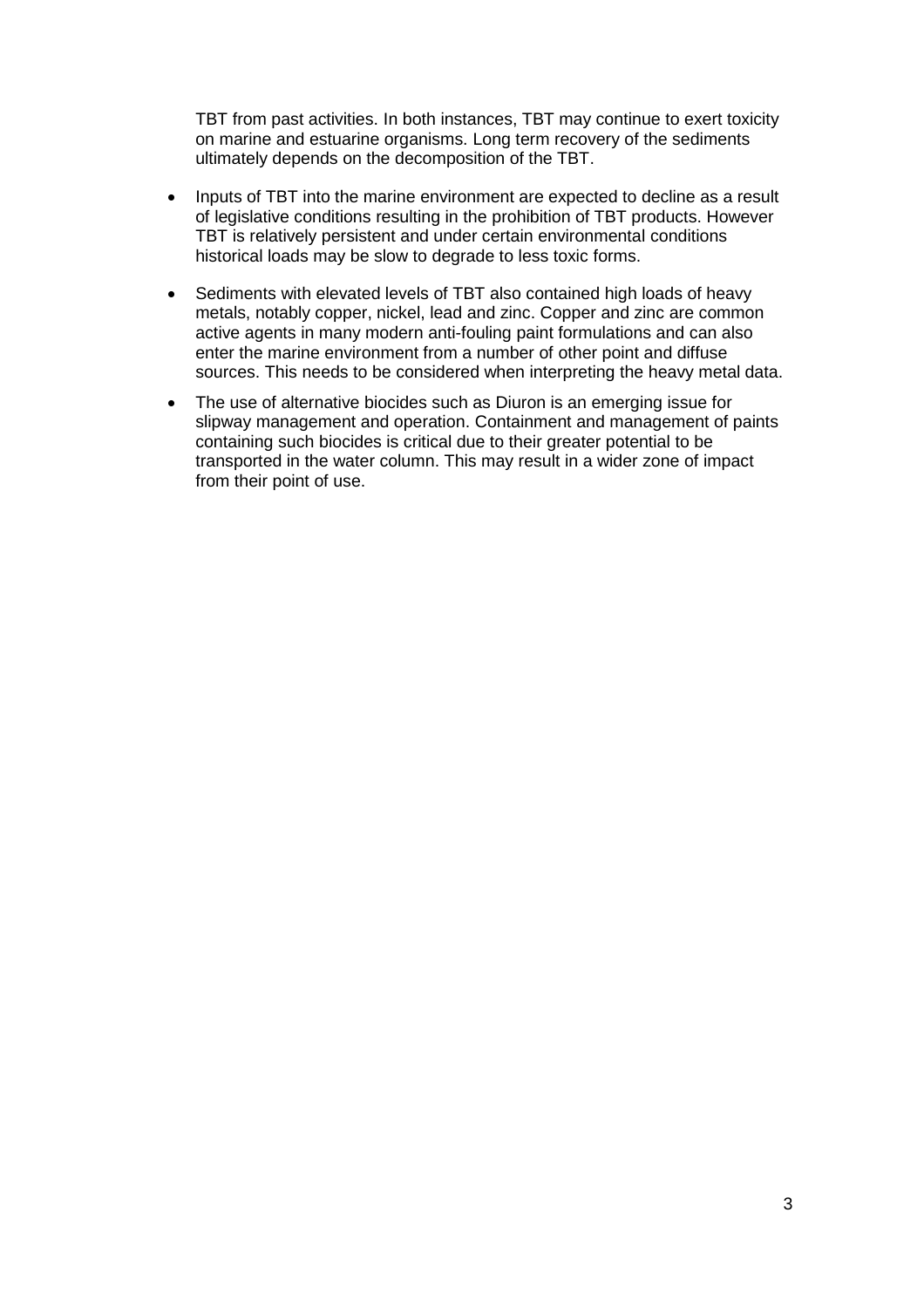## **Introduction**

#### *Scope and purpose of this report*

The purpose of this report is to:

- review heavy metal and TBT data collected by the Environment Division, DTAE, during the 2006-2007 survey of 26 slipways located around Tasmania;
- prepare a general summary of the data to provide information to stakeholders on the level of heavy metal and TBT contamination associated with slipways facilities;
- provide recommendations on the appropriateness of the sampling program for assessing the level of impact of historical and /or current use of antifouling paints at slipway facilities around the State; and
- identify areas for priority investigation.

## **Background information**

Antifouling paints were developed to protect the hulls of vessels from settlement and growth of fouling organisms such as barnacles, shellfish, bacteria, macro and microalgae. Failure to remove or control hull fouling organisms leads to increased drag, with a subsequent increase in fuel consumption. Fouling of hulls has also been identified as a potential vector for the transfer and introduction of marine pests (NHT, 2004). Antifouling paints are an effective way of preventing fouling on boat hulls for long periods of time as a result of continued slow release of active agents such as copper, zinc, or organotins. These active agents are non-selective in terms of their toxicity to aquatic organisms, and can persist in the environment, with potential to accumulate in sediment and biota. The effectiveness of antifouling surfaces is eventually reduced due to the continual release of the active agent from the paint.

Around Tasmania, some 2700 boats are permanently moored in the water and therefore require the application of antifouling paints on a regular basis (Powell, DTAE *pers comm*.). Boats are generally slipped every 12 -18 months, for the purposes of removing fouling organisms and the re-application of antifouling products. Approximately 65 facilities were identified in Tasmania during the Slipways Management Framework Project (DPIWE, 2000b). The removal of antifouling paints at slipways can result in the accumulation of paint debris, sludge, dust and other particles that typically still contain high concentrations of the active ingredients and continue to exert a toxic effect once removed from the boat (DTAE, 2007).

#### TBT

Tributyltin (TBT) is the active agent in organotin-based antifouling paints. The toxic impact of TBT in particular on the aquatic environment has been widely recognised since work in France by Alzieu *et al* (1980) demonstrated the link between oyster deformities and TBT exposure in the Pacific oyster *Crassostrea gigas*. This and subsequent research resulted in increasing international effort to reduce, and then eliminate, the use of TBT based paints for antifouling purposes.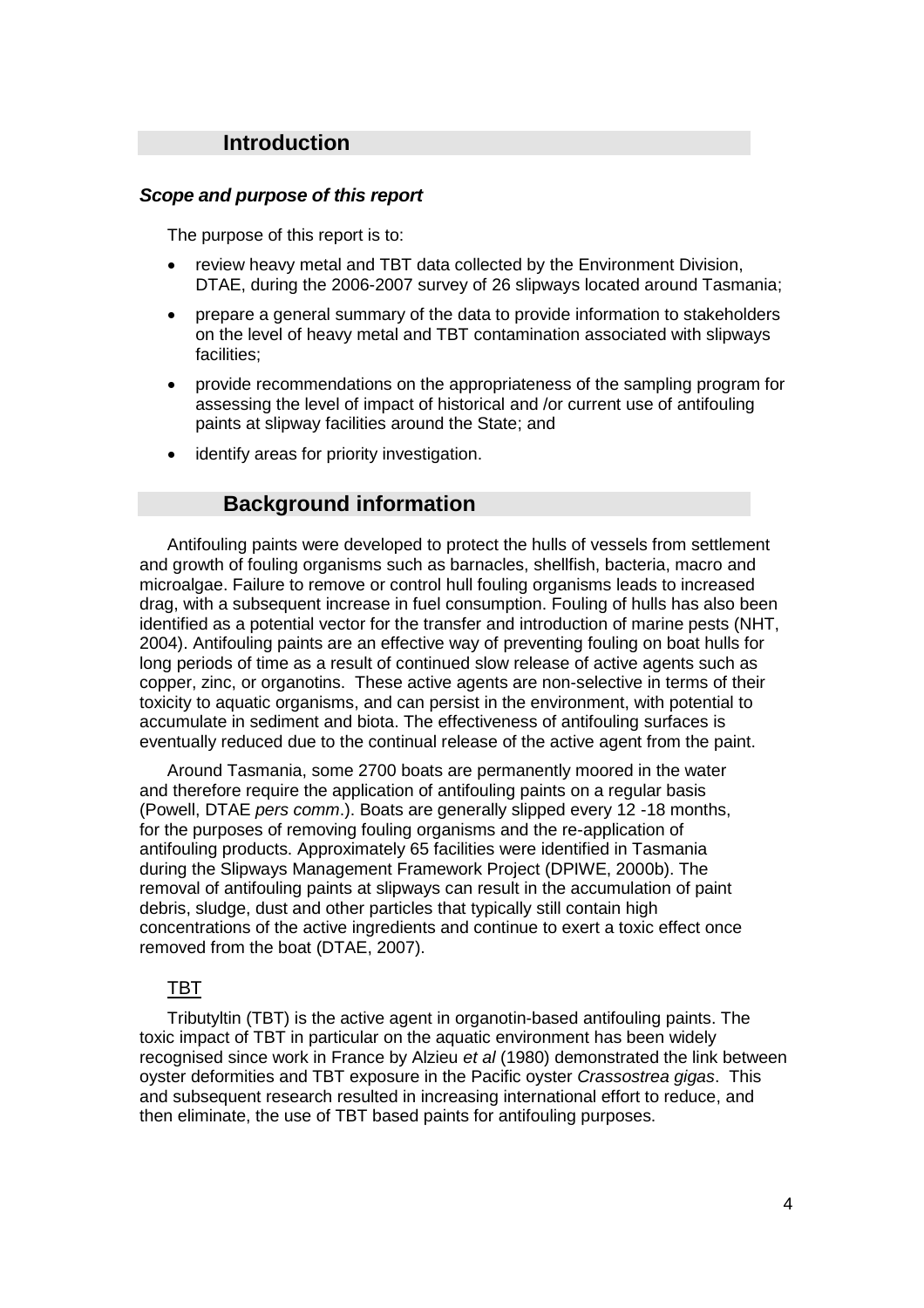#### Other Formulations

Arsenic, lead, DDT and mercury were commonly-used additives to paint formulations prior to 1970 (DTAE, 2007). Boats constructed before 1970 may still have remnants of these paints still intact, most likely barrier coated with more recent products. New paint formulations currently available in Australia as an alternative to TBT based products, almost without exception, contain copper or zinc, or a mixture of both as the active agent. Like TBT, copper and zinc can bioaccumulate in aquatic biota, leading to chronic and acute effects in the organism. These metals may accumulate to such a degree in some recreationally-targeted species that consumption can result in illness if recommended safe consumption levels are exceeded (ANZFA, 2000). An increasing number of products also incorporate the anti-slime herbicide Diuron, referred to as a "booster biocide" (Boxhall *et al*, 2000).

#### TBT as a Marker

Whilst heavy metals may enter the marine environment from a number of sources, including the application, use and removal of antifouling products, TBT is considered a unique marker of the impact of these activities. It is highly unlikely that elevated levels of TBT detected in sediments in the vicinity of boat maintenance and construction activities are due to other diffuse sources. Whilst it is recognised that the use of TBT has been reduced due to legislative change, its persistence in the environment makes it a key contaminant to monitor to track the impact of activities typically undertaken at slipways, and to monitor the recovery of the marine environment as better practices are implemented.

#### *Environmental impacts of TBT & heavy metals in marine ecosystems*

#### Toxicity and Persistence of TBT

Numerous studies around the world have confirmed that organotin antifouling agents are highly toxic to a wide range of non-target marine organisms (Reitsema *et al*, 2003; Noller, 2003; Bellas *et al*, 2005; Negri *et al*, 2002; Reitsema and Spickett, 1999). Incidences of TBT exposure and contamination are highly correlated with areas of maritime activities such as harbours, marinas, ship repair facilities and ship building (Bhosle *et al*, 2006). Generally impacts and effects decrease rapidly as distance away from potential sources increases (Barakat *et al*, 2001).

In order for toxic effects to be detected in marine organisms, there must be a sustained or continual source of TBT into the aquatic environment (Noller 2003). Sustained sources may include sediment contaminated by TBT material through accumulation of paint material (e.g. at washdown or slipping facilities) or a cluster or high density of ships or surfaces treated with TBT in a harbour or marina. TBT in the water column either rapidly adheres to the surface microlayer, or partitions to fine sediments and particulate material. For this reason, sediment samples are generally preferred over water column samples for assessing TBT exposure.

Occasional exposure to TBT does not generally cause long term effects unless the toxic threshold concentration is exceeded (Noller 2003). TBT may bioaccumulate in biota and flesh and concentrations as low as 18 ng Sn/g have been shown to limit growth of shellfish. Regoli *et al* (2001) showed a strong correlation between the concentration of TBT measured in sediments and that accumulated by the zebra mussel, with greatest accumulation occurring in marinas and coastal harbours.

Tributyltin in the marine environment is subject to degradation processes known as debutylation that breakdown TBT to dibutyltin (DBT) and monobutyltin (MBT). Generally the tri-substituted form (TBT) is more toxic that di- or mono- forms (Gadd,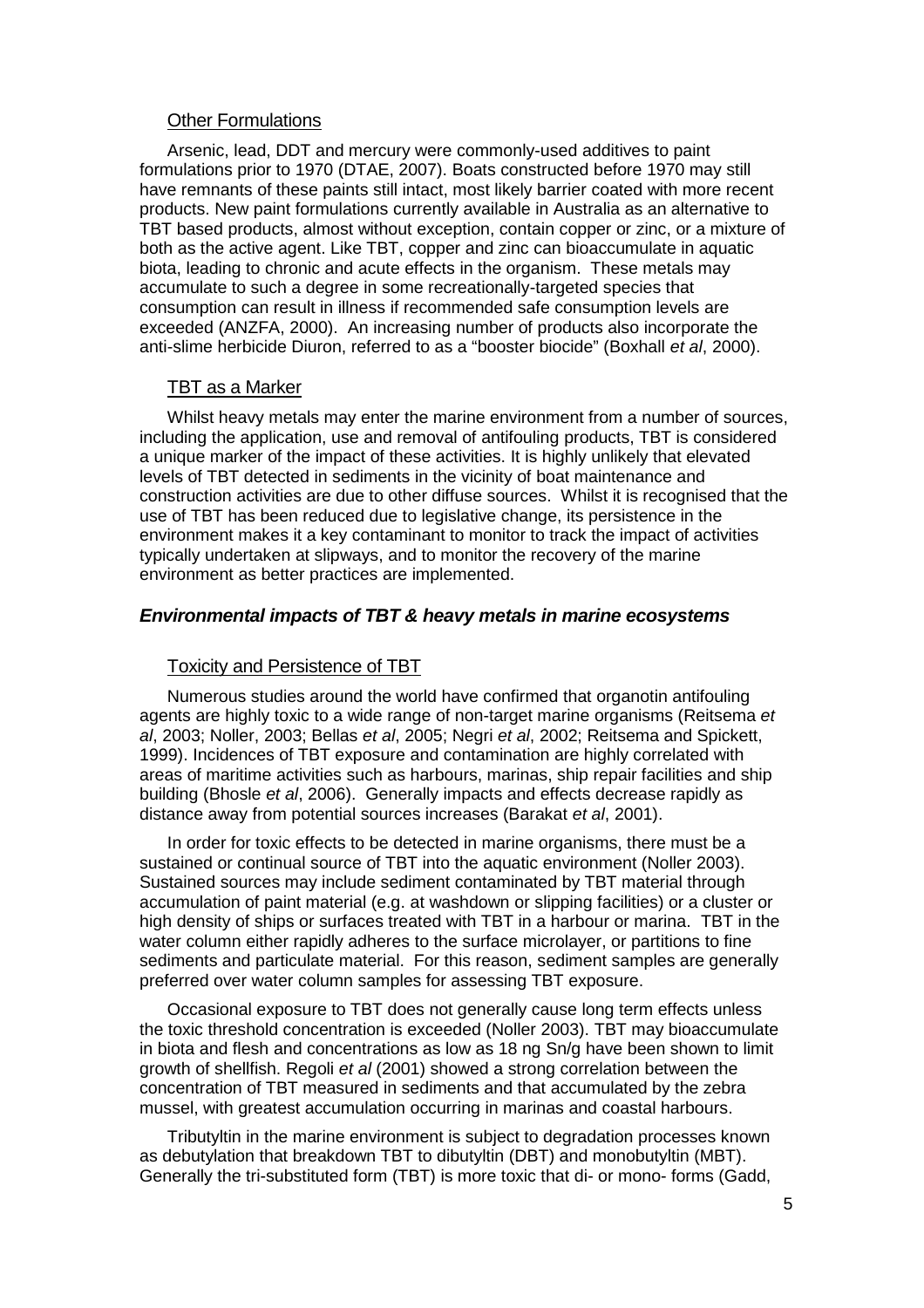2000). Degradation can be due to light (photodegradation) or by microorganisms (biodegradation). Long term recovery of the sediments ultimately depends on the decomposition of the TBT (de Mora *et al*, 1995). The half life of TBT in sediments in a New Zealand marina has been estimated to be approximately 2 years (de Mora *et al*, 1995), with several other studies in Australian and New Zealand showing estimates with calculated half-life between 2 and 5 years (Batley, 1995).

Despite the ability of many organisms to excrete TBT, significant biological effects are commonly observed. The most widely monitored impact is the development of male reproductive organs on female gastropods, known as imposex (Anderson, 2004). Many populations continue to survive despite high incidences of imposex, however at extremes it can lead to complete sterilization of populations. Evidence of imposex is still recorded many years after the introduction of TBT restrictions (Gibson and Wilson, 2003; Reitsema *et al*, 2003). It has recently been proposed as an indicator of estuarine, coastal and marine habitat integrity at the state and national level (NRM, 2006).

Marine biota can bioaccumulate significant concentrations of TBT from both the water column and sediments. TBT is lipophilic and readily taken up by living organisms. Bioconcentration factors (i.e. the ratio between concentration in the environment and in the flesh) in oysters have been estimated to be as high as 2000 (Noller, 2003) for TBT. Shell deformities in oysters has been used with some success to indicate TBT exposure in wild populations, and the use of deployed oysters has been suggested as a management action for site specific investigations in Tasmania (Scammel, 2002).

#### Toxicity of Heavy Metals

Heavy metals such as copper and zinc have been incorporated into antifouling paint formulations as a result of their acute toxicity to a range of aquatic organisms, and can enter waterways through the same pathways outlined above for TBT, i.e. accumulation of removed material or active leaching from vessel surfaces. Heavy metals may also enter the marine environment through a variety of sources other than antifouling products. Copper, lead and zinc are commonly elevated in run-off in urban and industrial areas, and may also be associated with effluent from sewage treatment plants. Mining and mineral processing industries can also contribute significant concentrations of heavy metals to the environment. Heavy metals in the sediments and pore waters are usually several orders of magnitude higher than the overlying water column due to their tendency to adsorb onto particulate matter (Stark, 1998; Danis *et al*, 2004). For example, zinc levels in Derwent estuary sediments may be in excess of 10,000 mg/kg DMB, while overlying waters are typically in the range of 5 – 40 µg/L. These high levels of zinc in sediments correspond to areas of significant organic enrichment.

Unlike TBT, heavy metals cannot be degraded by biotic or abiotic processes and sediment investigations should therefore include factors that may ameliorate or reduce metal toxicity. The toxicity of heavy metals depends upon their bioavailability, and this is principally controlled by the geochemistry of the sediments (Peng *et al*, 2004). The presence of sulphide is one of the major factors controlling the interaction between metals in the sediments, and the biota that live in and above the sediments. Metals such as copper and zinc can form insoluble complexes with sulphide, which limits mobility and effectively renders them unavailable to biota while redox conditions remain stable (Naylor *et al*, 2004). Other controlling factors include the organic carbon content, pH, the particle size distribution, the oxic status of the sediments and various other geochemical phases (Peng *et al*, 2004). Biological effects associated with heavy metals range from acute toxicity, to chronic impacts such as deformations and reduced reproductive capacity. Ecosystem effects such as shifts in community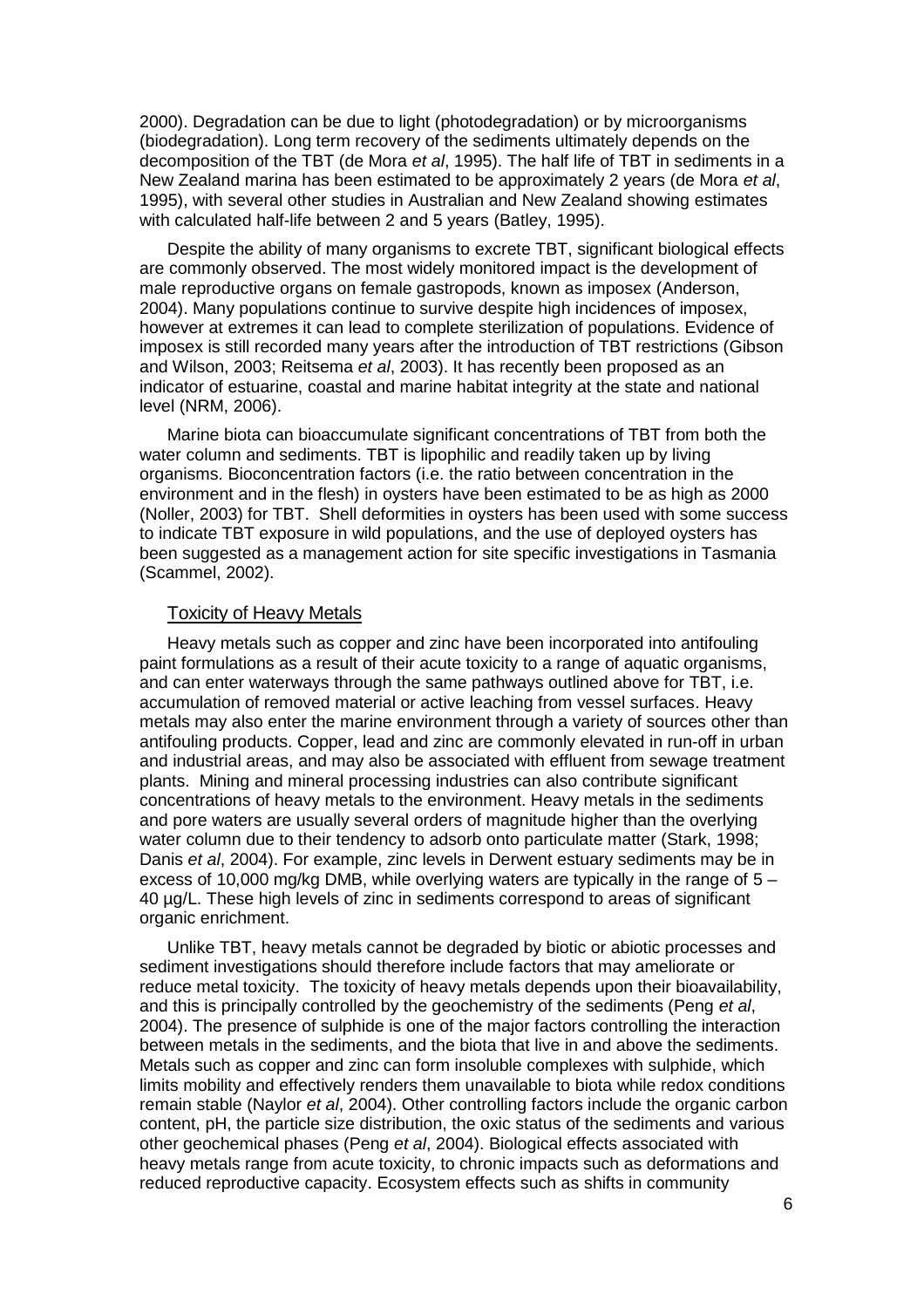structure, and associated changes in functional groups have also been observed (Macleod and Helidoniotis, 2005; Scammel and Biddulph in Noller, 2003).

Heavy metals are also known to bioaccumulate in marine organisms, particularly shellfish. This has led to a permanent ban on the consumption of shellfish in some highly contaminated estuaries in Australia, including the Derwent (DEP, 2006).

#### *International and National response to TBT*

In 1990, the International Maritime Organisation (IMO) adopted a resolution to ban the use of organotin based antifouling paints on vessels less than 25m, with the exception of hulls constructed from aluminium (IMO, 2002). The IMO also specified the maximum leaching rate acceptable for TBT based paints. In 1999, the IMO extended this action to call for a global ban on the application or re-application of TBT based antifouling paints, on all vessels, from January 1, 2003 and complete prohibition by January 1, 2008 (IMO, 2002). This requires vessels to remove and replace TBT based products with a non-organotin based product, or apply an effective barrier coat such that organotin compounds cannot leach from noncompliant coatings.

At the national level, the Australian and New Zealand Environment and Conservation Council (ANZECC) developed a *Code of Practice for Antifouling and Inwater Hull Cleaning and Maintenance* (1997) which has been adopted by all States and Territories. All antifouling residues are identified as contaminated wastes in the Code, and are therefore treated as controlled (hazardous) wastes under Tasmania's Environmental Management and Pollution Control (Waste Management) Regulations 2000 (DPIWE, 2002). The Code requires slipways and hardstands to implement waste management actions to remove toxic substances, turbidity and discolouration from liquid wastes. Management measures must include the prevention of discharge of slipway waste to the aquatic environment.

#### *Tasmanian policy*

Tasmania was the first Australian State to act on international concern about the environmental impacts of TBT, banning the use of TBT on vessels less than 25 m in the late 1980's. In 2001, local issues linking TBT usage to shellfish mortality and deformities resulted in a Ministerial Order being gazetted to remove TBT based paints from points of sale. Following the Ministerial Order, TBT could only be sold to "approved persons" for application on vessels greater than 25 m in length (DPIWE, 2002a). There are currently no permits for the use of TBT in Tasmania (Powell, DTAE, *pers comm*.). In 2003, the Australian Pesticides and Veterinary Medicines Authority cancelled the registration of all TBT products in Australia, and undertook not to grant any new registrations for these types of products*.* This effectively prohibited the sale of TBT based products in Australia.

The State Policy on Water Quality Management 1997 requires that pollutants are reduced as far as is reasonable and practical, by implementing best practice environmental management. DTAE is currently in the processing of finalising Draft Environmental Best Practice Guidelines for Boat Repair and Maintenance Facilities (DTAE, 2007). These guidelines aim to limit the impact of contaminants associated with the use of antifouling products, by protecting the environmental quality of coastal, marine and estuarine environments.

Documents prepared as part of the Tasmanian Slipways Management Framework should be consulted for a more detailed assessment of the regulatory issues associated with managing boat wastes in Tasmania (DPIWE, 2002a; 2002b).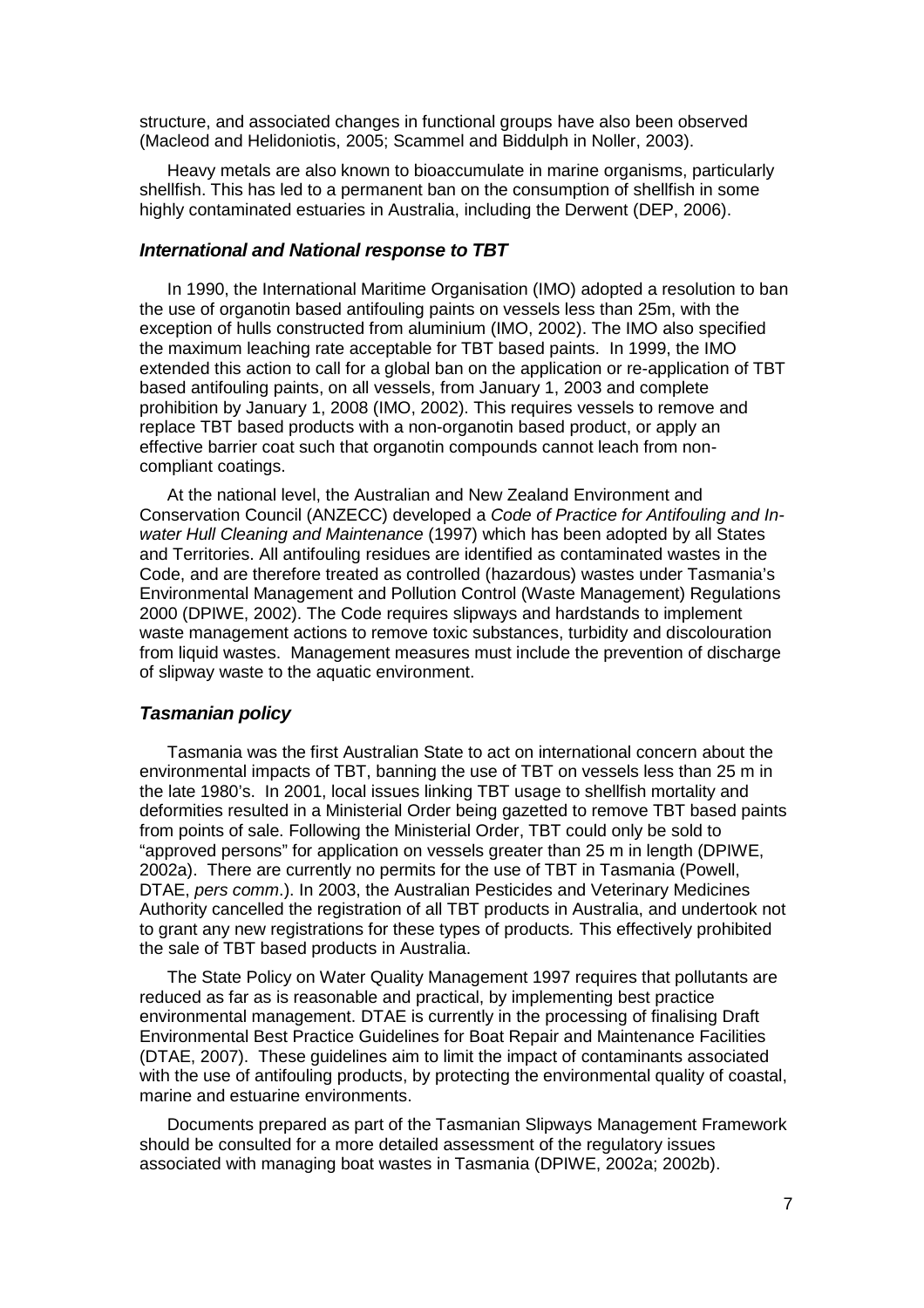#### *Investigations of TBT contamination in Tasmania*

Several investigations into the level of TBT contamination in coastal "hotspots" have been undertaken in Tasmania. The majority of this work was comprehensively reviewed by Professor Barry Noller (NRCET), who in 2003 undertook a consultancy to provide the Tasmanian government with an analysis of the TBT monitoring programs, with particular emphasis on assessing potential toxicological effects on the Pacific oyster in selected growing areas. A summary of the concentrations of TBT previously found in water, sediment and oysters in Tasmanian studies is presented in Table 1. Studies by DPIWE in Spring Bay/Triabunna found the highest levels of TBT (22 ng Sn/g) were associated with slipway and wharf facilities. Similarly, sediments sampled in the vicinity of slipways in the Georges Bay/St Helens area contained up to 1400 ng Sn/g with a high degree of variability between samples taken either side of the slip. Oysters sampled from contaminated slipways in Georges Bay and Spring Bay were found to concentrate excessive levels of TBT. Other studies in Tasmania include an audit of boat hulls for the presence of TBT, monitoring associated with offshore dredge spoil disposal, marina development applications, and assessments of encapsulation technologies for sludge and grit wastes generated by boat repair and maintenance facilities.

| <b>Location</b>        | <b>Biota</b>            | <b>Sediment</b>         | <b>Water</b>        | <b>Comments</b>                                                        |
|------------------------|-------------------------|-------------------------|---------------------|------------------------------------------------------------------------|
|                        | (TBT as ng<br>Sn/g WMB) | (TBT as ng<br>Sn/g DMB) | (TBT as ng<br>Sn/L) |                                                                        |
| St Helens*             | $1.2 - 91$              | $< 0.8 - 1400$          | $<$ 2               | Oyster flesh, slips and<br>leases around St Helens                     |
| Devonport <sup>t</sup> |                         | 12 - 2900               |                     | Dredge disposal<br>application, included<br>sites adjacent to slipways |
| Tasman<br>Peninsula*   | $< 0.5 - 18$            |                         |                     |                                                                        |
| Spring Bay*            | $7.6 - 460$             | $< 0.8 - 22$            | $<$ 2               | Oyster flesh, slips and<br>leases around Triabunna                     |
| Hobart <sup>*, t</sup> | $89 - 121$              | $<$ 10 - 1060           |                     | 2 commercial slips,<br>marina development<br>survey                    |

*Table 1 Summary of TBT data from previous Tasmanian studies (\*from Noller, 2003; ŧ from NHT, 2004).*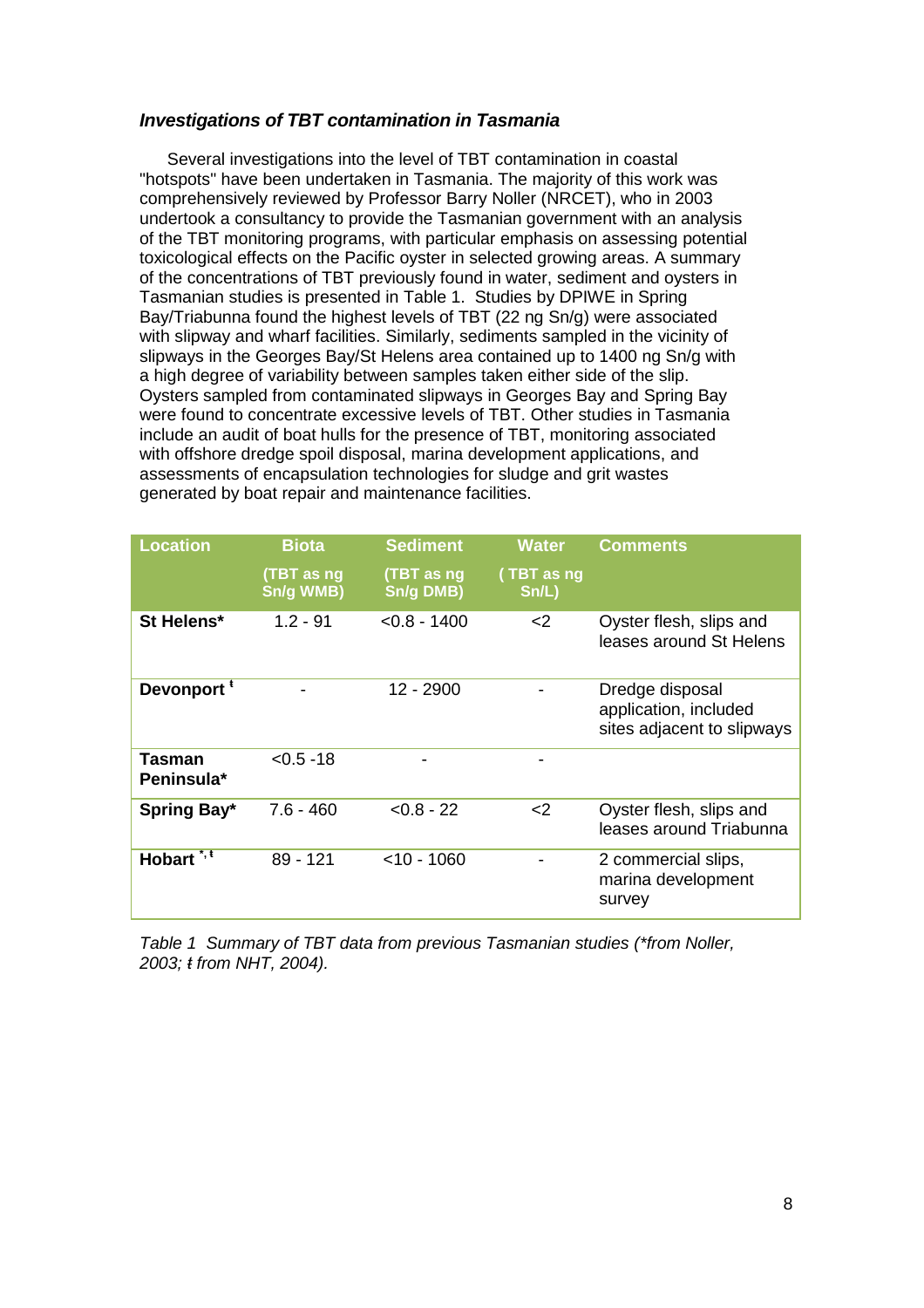## **Sediment sampling program design**

Sediment sampling was undertaken according to protocols developed by the Environment Division, which are included as Appendix 1. Sites located on Crown Land were sampled by staff from the Marine Structures Assessment Project, Crown Lands Services (DPIW), while all other facilities were sampled by Environment Division (DTAE) staff. Sampling commenced in July 2006, and was completed in March 2007. Samples were collected from 26 facilities, located in 15 coastal municipalities around Tasmania. The facilities sampled included a number of sailing clubs, and a mix of private, and commercial facilities undertaking construction and maintenance activities.

At each location, a transect consisting of 4 sites was sampled across the base of the slipway to give an indication of the spread of contaminants of interest. Samples were collected at low tide to the immediate left and right of the base of slipway, and at a point 100m either side of the "left" and "right" samples (referred to as "Controls"). Sediment cores were collected at each site by pushing a Perspex tube into the sediment, placing a bung in the top and gently removing the tube. The overlying water was carefully siphoned off and the top 50 mm of the core extruded into a clean glass sample jar. Three replicate cores were composited for each of the 4 sites in the transect. Due to rocky or unfavourable conditions at some sites, Control samples were not always collected.

Where available, estimates of number of boats slipped annually at each facility were provided by DTAE.

#### *Analytical measurements*

The analysis of heavy metals, Total Characteristic Leaching Procedure (TCLP), TBT, and organic carbon content in the sediments was undertaken by Analytical Services Tasmania (AST), Hobart. TCLP results are not included in this report (see later). Details of methods employed by AST are provided in Appendix 2. Particle size analysis was undertaken by Aquenal (Hobart) using a wet sieving technique.

Heavy metal, organic carbon content and particle size analysis were measured in each of the 4 composited samples collected from each facility. TBT analysis was only undertaken on a composite prepared at the laboratory, consisting of the left and right sample, and not on the control samples. Thus a single TBT result is available for each facility. TCLP analysis was conducted on a limited number of samples.

## *Assessment against guidelines*

Contaminant levels in the top 50 mm of sediments were assessed using the ANZECC/ARMCANZ Interim Sediment Quality Guidelines (ISQG), as set out in the Australian Water Quality Guidelines for Marine and Freshwaters (NWQMS, 2000). The National Ocean Disposal Guidelines for Dredged Material were also consulted since this document provides additional guidance on the assessment of contaminant levels in sediments (Environment Australia, 2002). The guidelines are based on observed biological effects and are used here as a screening tool to assess sediment data and identify areas that require further investigation (Long *et al*, 1995). The Interim Sediment Quality Guidelines (ISQG) Low and High are shown in Table 2.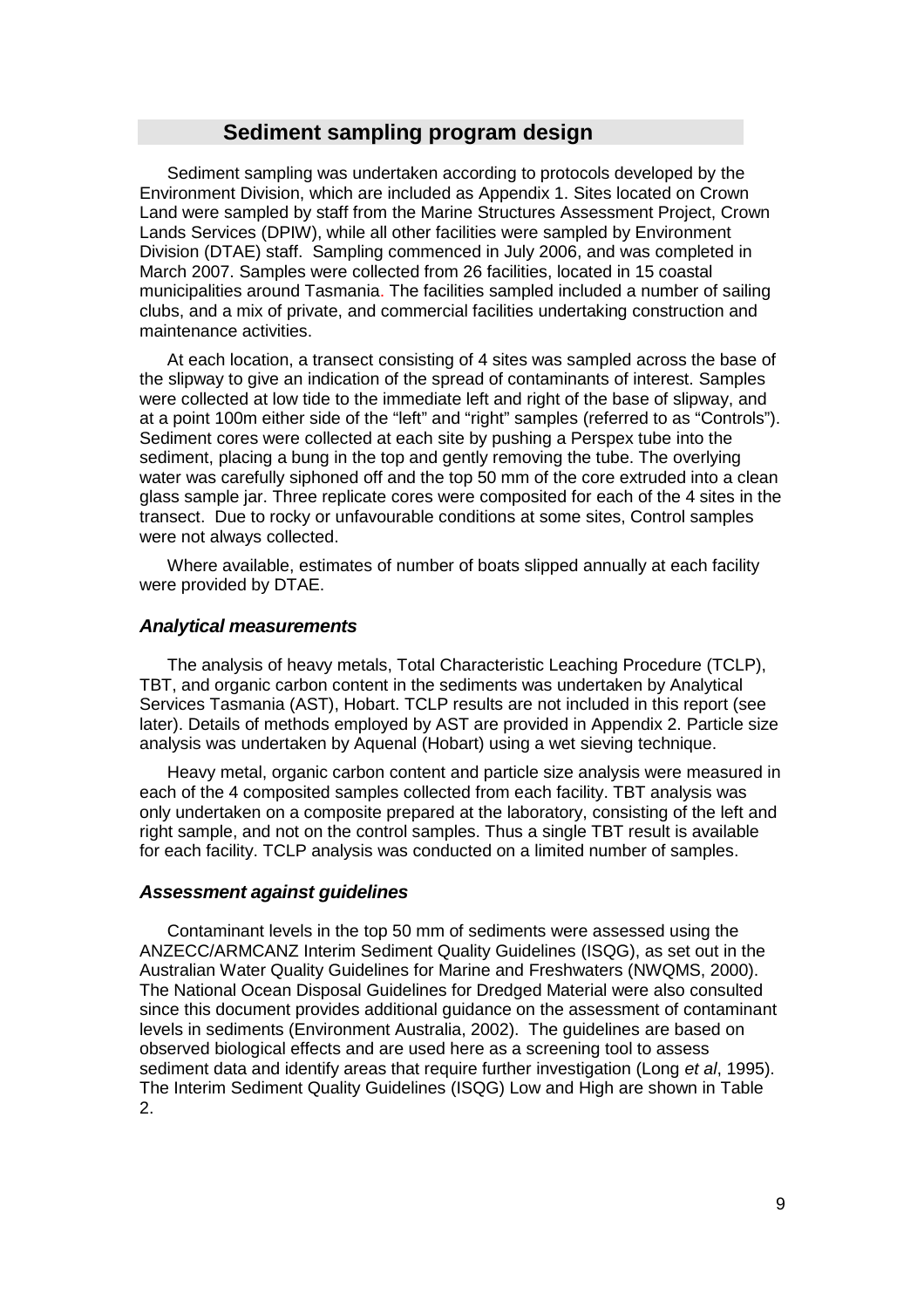| <b>Contaminant</b>      | <b>ISQG-Low</b>      | <b>ISQG-High</b>   |  |  |  |
|-------------------------|----------------------|--------------------|--|--|--|
|                         | "Screening<br>Level" | "Maximum<br>Level" |  |  |  |
|                         | (mg/kg DMB)          | (mg/kg DMB)        |  |  |  |
| Arsenic (As)            | 20                   | 70                 |  |  |  |
| Cadmium (Cd)            | 1.5                  | 10                 |  |  |  |
| Chromium (Cr)           | 80                   | 370                |  |  |  |
| Copper (Cu)             | 65                   | 270                |  |  |  |
| Lead (Pb)               | 50                   | 220                |  |  |  |
| Nickel (Ni)             | 21                   | 52                 |  |  |  |
| Zinc (Zn)               | 200                  | 410                |  |  |  |
| Tributyltin (TBT as Sn) | 5 µg Sn/kg           | 70 µg Sn/kg        |  |  |  |

*Table 2 Sediment quality assessment criteria for contaminants monitored in this sampling program from Australian Water Quality Guidelines for Marine and Freshwaters (NWQMS,2000).*

#### *Uncertainties*

In 2000, the Australian Government funded an extensive study to develop standardized methodologies for the sampling and analysis of TBT contaminated sediments from coastal and estuarine locations around the country (NHT, 2004). No single analytical method was identified as superior, or could be recommended as a standard protocol. Recommendations included that laboratories should use a published method that had been evaluated in appropriate studies, and seek NATA accreditation for the analysis. Established analytical methods were deemed to give comparable results when performed by competent laboratories.

A key finding of the NHT study was that, where laboratories were able to demonstrate competency with the analysis, large variations in TBT concentrations in sediments meant that replication and compositing of large numbers of cores still required very broad confidence limits when comparing results to guidelines or standards. Due to the limited compositing that took place, the concentrations reported in this survey should therefore be compared to guidelines with acknowledgement of the potential for large uncertainties in the dataset.

#### *Normalising sediment data*

Organic carbon content is an important variable to consider when assessing sediment contaminant levels. Data for TBT in sediments may be adjusted or "normalised" to 1% organic carbon (OC) content, since higher and lower levels of OC can decrease or increase bioavailability respectively (NWQMS, 2000). In this process, values are adjusted down or up dependent upon whether they contain more or less than 1% OC. The correction is valid over the range 0.2 – 10% OC (Environment Australia, 2002). Normalisation of TBT data is commonly used in assessing contaminated sites because it allows a more reliable comparison with sediments at reference sites, or with action or trigger levels. Unless otherwise specified, all TBT results reported here are normalised results.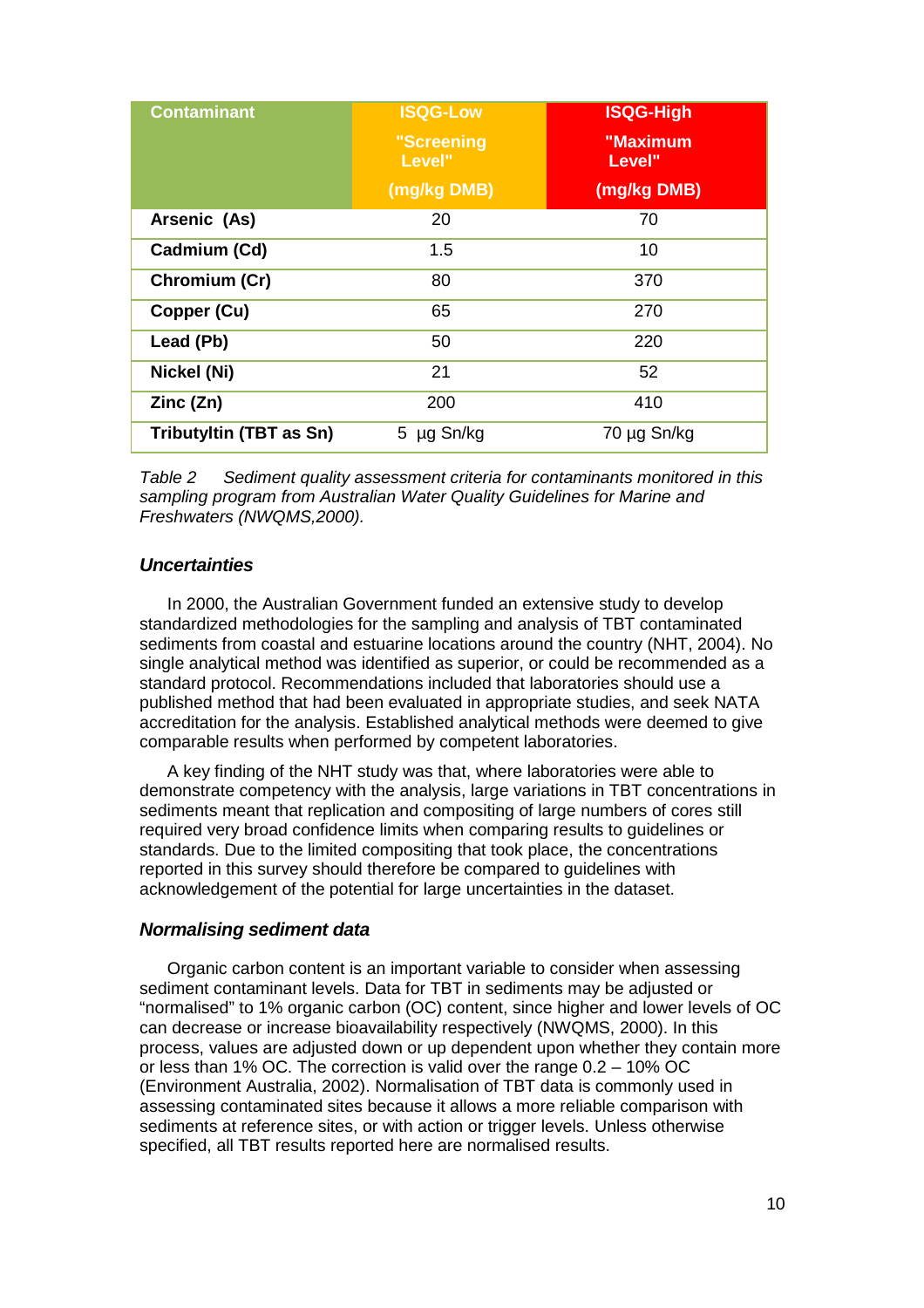Sediments may be described or characterized by the particle or grain size distribution on the basis of separations using various size sieves. The fraction of the sample that consists of particles > 2 mm generally consist of shells, rocks, wood, etc that are not usually considered a source of bioavailable contaminants (NWQMS, 2000). This may be complicated by the presence of paint flakes in slipway sediments that may skew the particle size distribution to suggest a higher component of inactive material, when in fact it is a concentrated source of bioavailable material.

The clay/silt fraction (i.e.  $< 63 \mu m$ ) has a high surface area and is more likely to adsorb organic and heavy metal contaminants. It is not unusual to normalise contaminant analyses on the basis of the fraction < 63 µm for better comparison between sites, however for the purposes of assessment against guidelines, raw heavy metal data was used.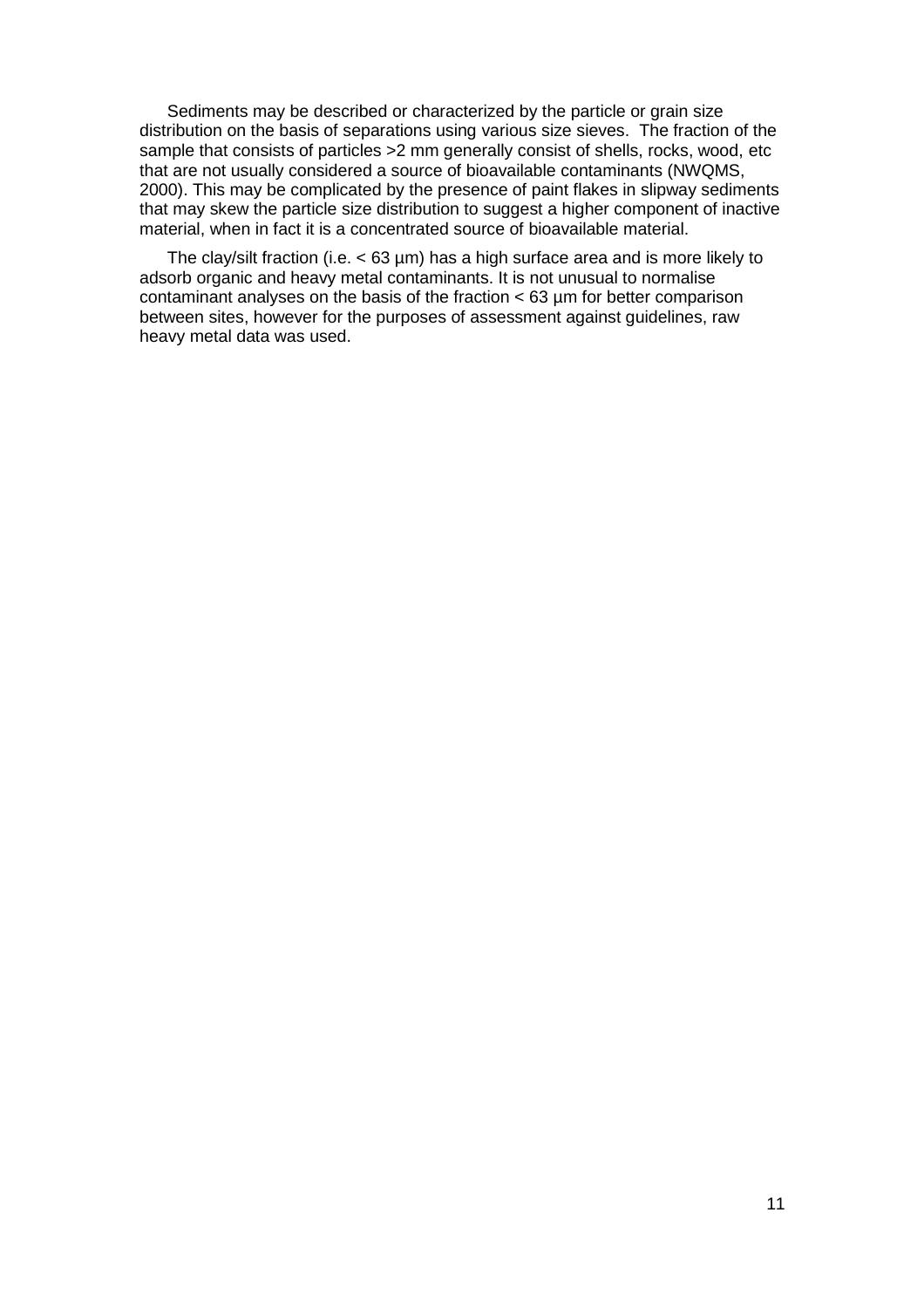## **Summary of the Tasmanian sediment survey**

Figure 1 shows a breakdown of facilities sampled by type during the DTAE survey. Commercial facilities (62 %) make up the majority of locations sampled, followed by club (27%), large private (8%) and small private (4%).





The contaminant levels at each location were assessed against the ANZECC ISQG shown in Table 2. The ISQG-Low is referred to as a Trigger value or Screening Level, whereby some investigation into causes or mitigating factors is required if the value is exceeded. Below this concentration, adverse effects are seldom observed. It is not a cut-off point below which no toxicity will occur (O'Connor, 2004). The ISQG-High value, alternatively referred to as a Maximum Level, is a level above which it is very likely that adverse effects will occur (Environment Australia, 2002).

| <b>Category</b>                   | <b>Description</b>                                                                 | <b>Interpretation</b>                                                                                            |
|-----------------------------------|------------------------------------------------------------------------------------|------------------------------------------------------------------------------------------------------------------|
| Uncontaminated<br>J               | Concentrations < ISQG-Low<br>or Screening Level                                    | "Adverse biological effects<br>are seldom observed."                                                             |
| <b>Contaminated</b><br>JJ         | Concentrations are > ISQG-<br>Low threshold, but < ISQG-<br>High or Maximum Level. | "Possible effects range.<br>Frequent occurrence of<br>adverse biological effects."                               |
| <b>Highly Contaminated</b><br>JJJ | Concentrations $>$ the ISQG-<br>High or Maximum Level.                             | "Indicates significant<br>contamination and<br>sediments are expected to<br>have an adverse effect on<br>biota." |

*Table 3 Classification system for sediments based on ISQG values.*

Applying the ISQG allows sediment data to be classified into three principle categories. The categories are, "*Uncontaminated"*, "*Contaminated"* and "*Highly Contaminated"* and the definition of these categories is shown below in Table 3 (NWQMS, 2000; Birch and Taylor 2004; O'Connor, 2004). Since the trigger values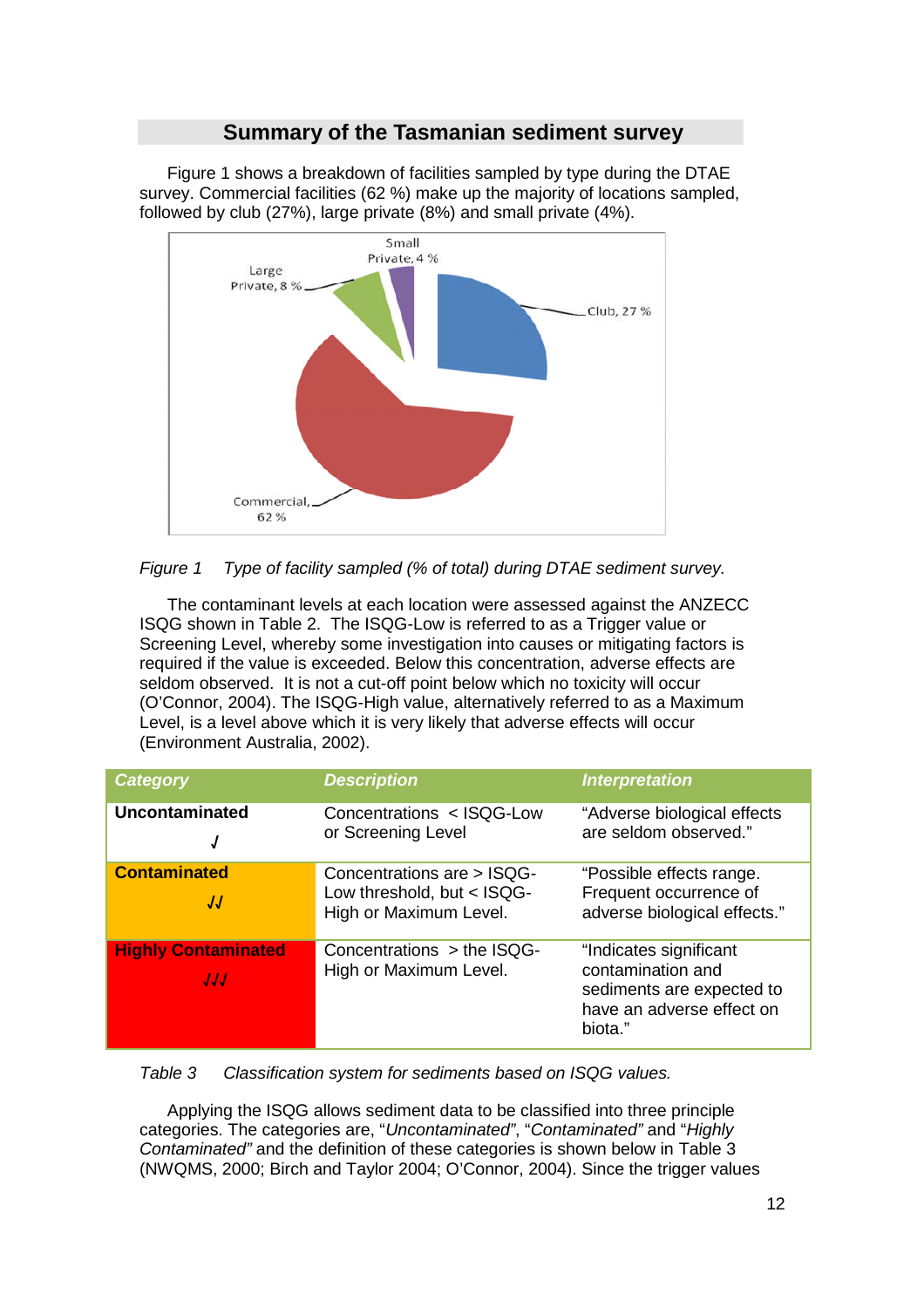presented in Table 2 are based on observed biological effects reported in the scientific literature, levels in excess indicate an increased likelihood of environmental impact. Further studies are required to demonstrate whether actual impact has occurred, or mitigating factors have reduced expected effects.

## *TBT data*

A summary of the contaminant category for TBT from composite samples collected at each location are presented in Table 4.

| <b>Municipality</b> | <b>Location</b> | Uncontaminated <sup>t</sup> | <b>Contaminated</b> | <b>Highly</b>    |
|---------------------|-----------------|-----------------------------|---------------------|------------------|
|                     |                 |                             |                     | contaminated     |
| Break O'day         | Facility 1      |                             |                     | JJJ              |
| Circular Head       | Facility 2      |                             |                     | $\overline{JJ}$  |
| Clarence            | Facility 3      |                             |                     | JJJ              |
|                     | Facility 4      |                             |                     | JJJ              |
|                     | Facility 5      |                             |                     | JJJ              |
|                     | Facility 6      |                             |                     | JJJ              |
| Devonport           | Facility 7      |                             |                     | $\overline{JJJ}$ |
|                     | Facility 8      |                             |                     | JJJ              |
| Glamorgan-          | Facility 9      |                             |                     | $\overline{JJJ}$ |
| Spring Bay          | Facility 10     |                             | JJ                  |                  |
| Glenorchy           | Facility 11     |                             |                     | JJJ              |
|                     | Facility 12     |                             | JJ                  |                  |
| Hobart              | Facility 13     |                             |                     | $\overline{JJJ}$ |
| <b>Huon Valley</b>  | Facility 14     |                             |                     | $\overline{JJ}$  |
|                     | Facility 15     |                             |                     | JJJ              |
| Kingborough         | Facility 16     |                             |                     | $\overline{JJJ}$ |
|                     | Facility 17     |                             |                     | JJJ              |
| Latrobe             | Facility 18     |                             |                     | JJJ              |
|                     | Facility 19     |                             | JJ                  |                  |
| Launceston          | Facility 20     |                             |                     | JJJ              |
| Sorell              | Facility 21     |                             |                     | $\overline{JJJ}$ |
| <b>Tasman</b>       | Facility 22     |                             |                     | $\overline{JJ}$  |
| <b>West Coast</b>   | Facility 23     |                             |                     | JJJ              |
|                     | Facility 24     |                             | JJ                  |                  |
| <b>West Tamar</b>   | Facility 25     |                             | JJ                  |                  |
|                     | Facility 26     |                             |                     | JJJ              |

*Table 4 Summary of the contaminant category for TBT detected in marine sediments during the DTAE survey. Based on results normalised to 1 % OC. <sup>ŧ</sup>No facilities in the "Uncontaminated" category. See Table 3 for category definitions.*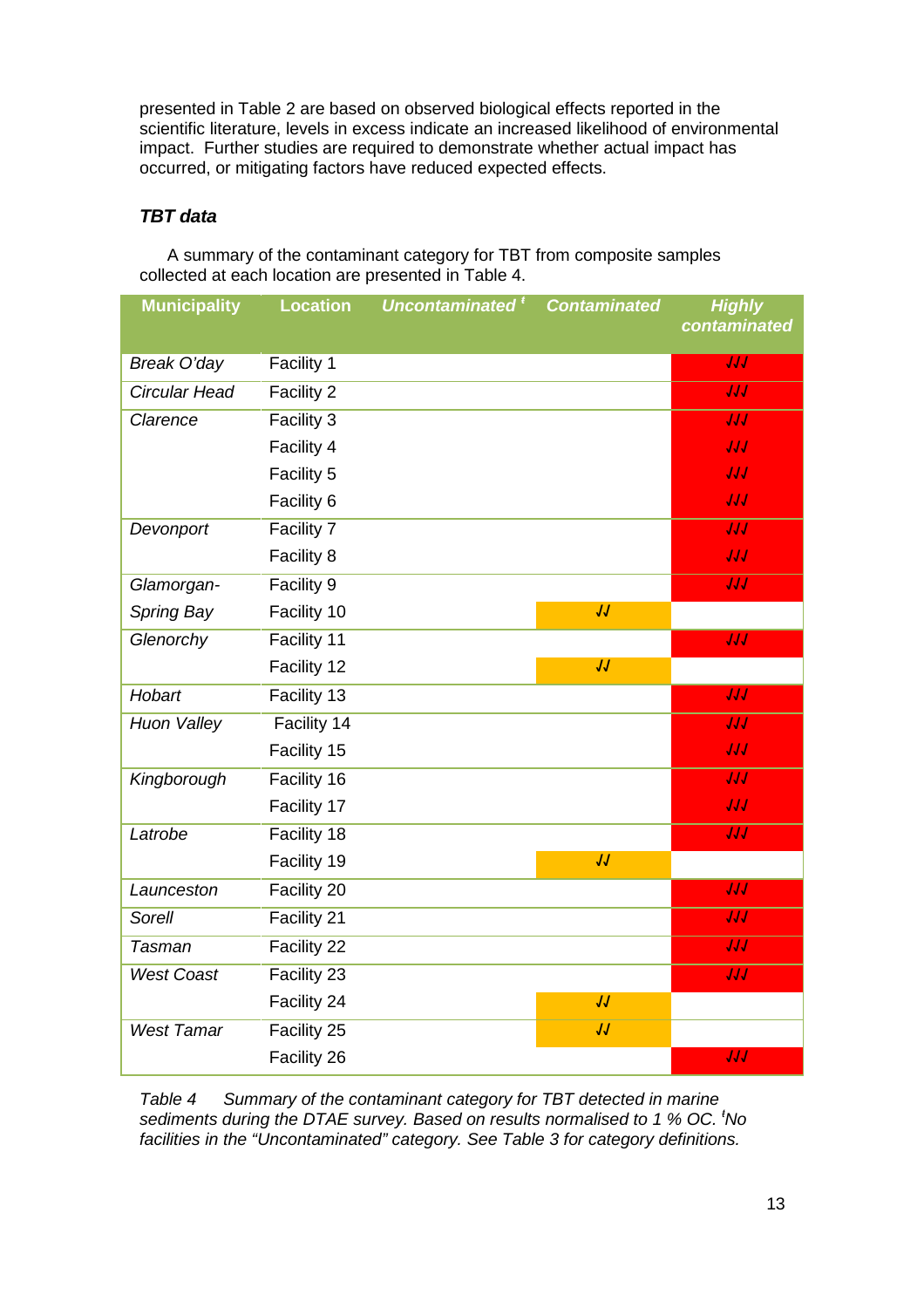The classification of each facility into a particular contaminant category in Table 4 is based on the combination of 6 individual cores collected at each slipway i.e. the samples from left and right of slip were further composited in the laboratory to produce a single sample. Individual facilities are identified only by their general location and/or municipality.

All locations recorded significant concentrations of TBT, with the majority (21 locations, 81%) found to be in the *Highly Contaminated* category with levels in excess of the ISQG-High or Maximum Level of 70 ng Sn/g. Five locations fell in the *Contaminated* category. No categories fell in the *Uncontaminated* category. Concentrations ranged from  $18 - 54,000$  ng Sn/g DMB ( $12 - 22,500$  ng Sn/g DMB after normalisation to 1% OC). The average concentration over all locations was 4,617 ng Sn/g DMB (2,187 ng Sn/g DMB after normalisation to 1% OC).

Figure 2 shows the cumulative % of facilities plotted against the normalised TBT concentration in the sediment. The majority of facilities fall in the range 10 – 1000 ng Sn/g DMB, with 5 facilities showing extreme concentrations of TBT, in excess of 1000 ng Sn/g DMB.





It has been well documented in the literature that the impact of TBT contamination in the environment is often extremely localized around areas of boating activity. For example, the studies of Bhosle *et al* (2006), Fernandez *et al* (2005), Diez *et al* (2002), Axiak *et al* (2000) and Barakat *et al* (2001) all recorded a strong correlation between the incidence of TBT in sediments and proximity to marinas and ship repair facilities. It is not possible to define the zone of impact in the DTAE study as no TBT measurements were made on the control samples. Despite the absence of complete transect data, it is likely that a similar trend to those studies cited above occurs in Tasmania i.e. the area impacted by TBT contamination is localised. Noller (2003) concluded in his review of environmental impacts of TBT in Tasmania that significant accumulation of TBT at slipways and wharfs was restricted to 200m from source, with the presence of residual material in sediment containing TBT from boat hull scrapings the "clearly established long-term source".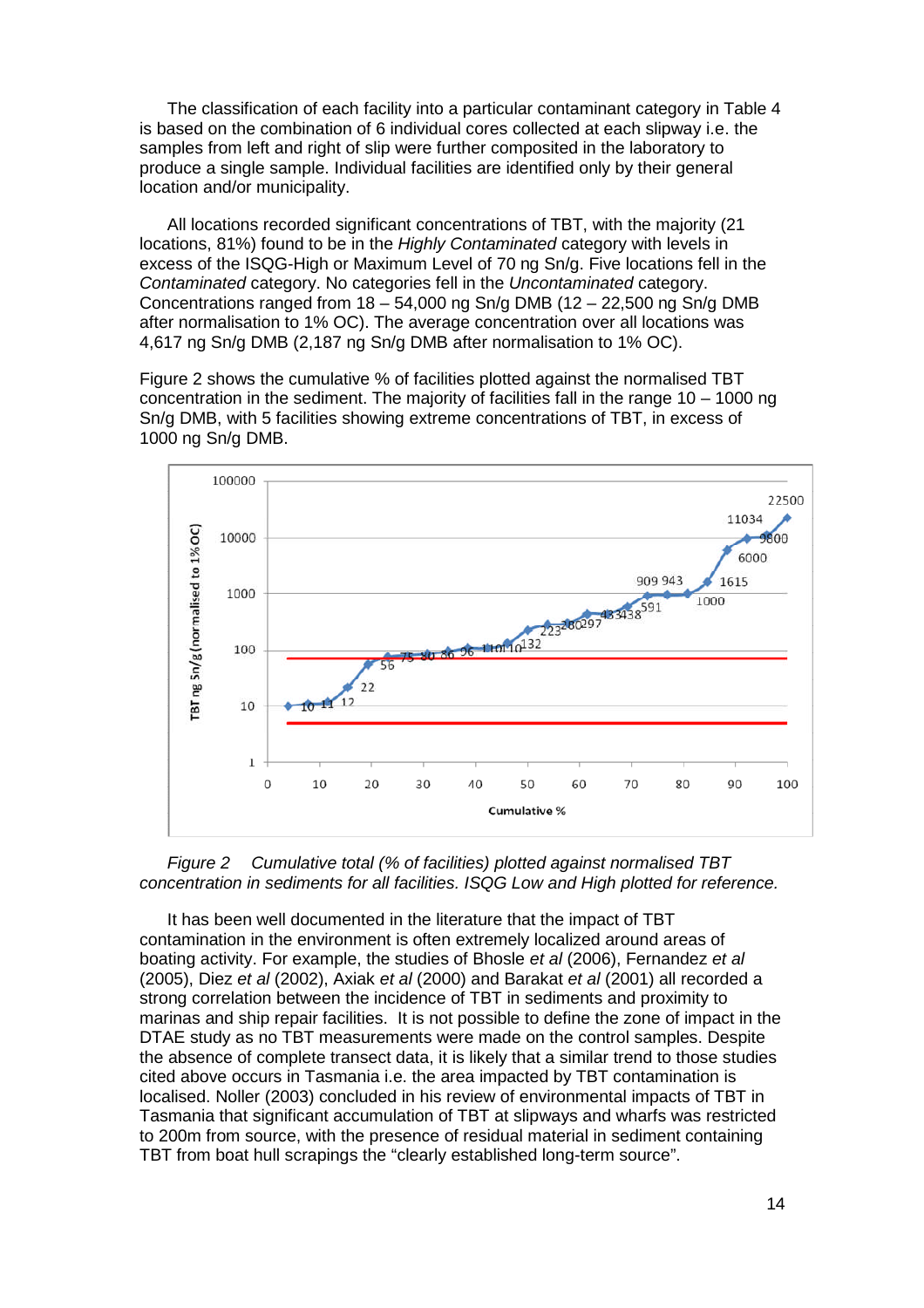The number of comparable studies focusing exclusively on slipway facilities in Australia is extremely limited. The most recent nationwide survey conducted by the Department of Environment and Heritage (summarised in Table 5) are used here to provide broad comparisons to typical TBT levels measured in sediments from coastal environments around Australia (NHT, 2004). While the number of sites reported for each State is limited, all samples were collected from areas used by high tonnage shipping or small craft (< 25m). An intensive sampling protocol included the collection of hundreds of replicate cores over an area of 20 m radius, or approximately 1250 square metres. Results from 25 - 50 composited cores were used to generate data for the two Tasmanian sites, one the base of a large commercial slipway (also sampled in this study), the other within a large recreational marina.

Sediment investigations in New Zealand focusing on the distribution of TBT found significant contaminant levels in areas around dry docks and washdown facilities (de Mora *et al*, 1995; Shaw and Hickey, 1999). Sediment samples from a naval base drydock showed a "plume of serious contamination extending in an arc approximately 150m" from the drydock outfall and entrance.

Figure 3 shows the spread of TBT results for facilities grouped by type for this study (note logarithmic scale). The range of concentrations of TBT detected at club facilities was 56 – 11,034 ng Sn/g DMB (normalised to 1% OC), while the concentration range for commercial facilities was10 – 22,500 ng Sn/g DMB (normalised to 1% OC). There was no clear trend between TBT concentrations and whether slipway facilities serviced vessels greater than or less than 25 m in length.



**Facility type** 

*Figure 3 Normalised TBT concentration at club, commercial and private slipway facilities. Lines indicate the ISQG-Low (5 ng Sn/g) and ISQG-High (70 ng Sn/g) values. \* indicates facility services vessels > 25 metres.*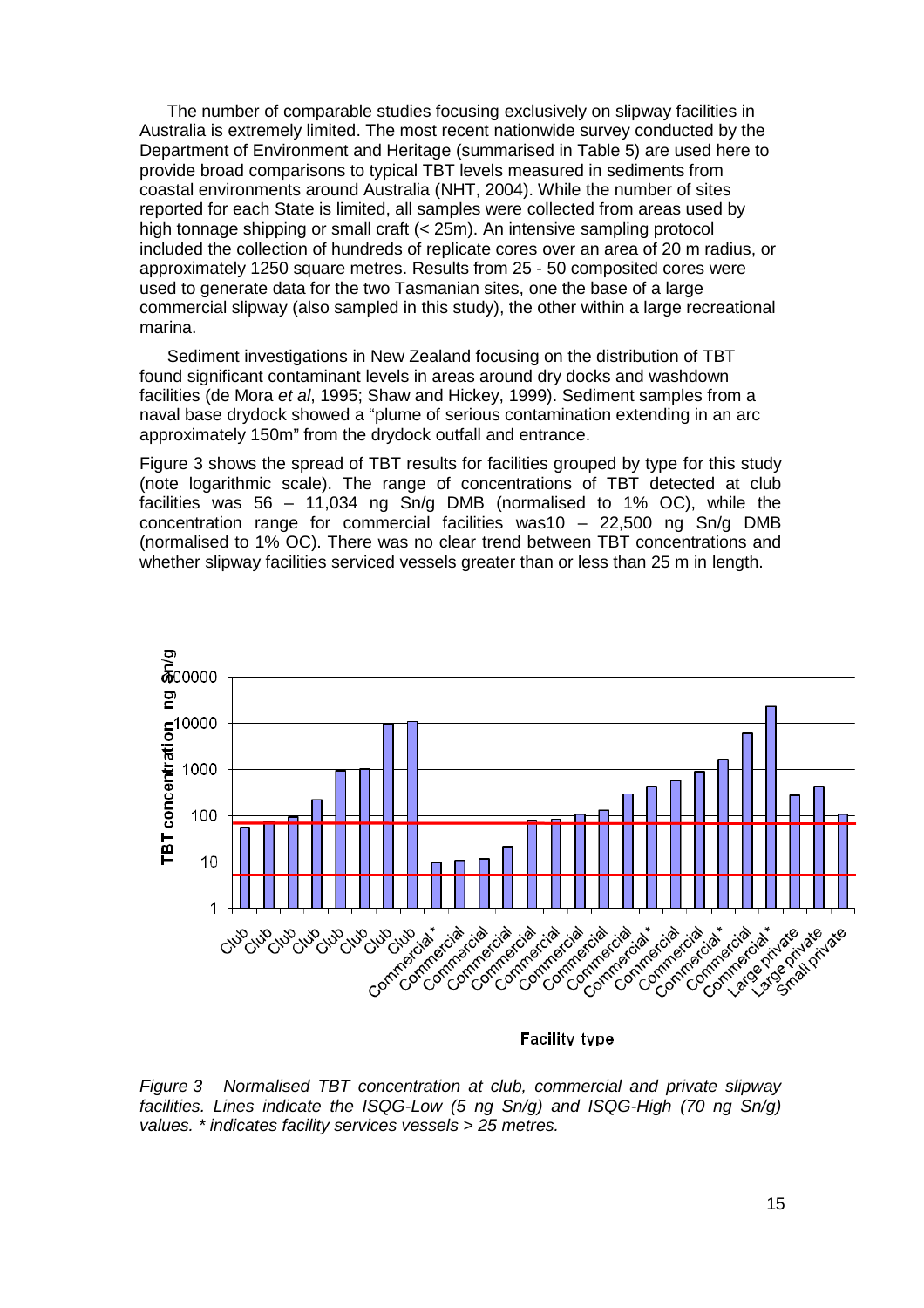| <b>State</b>              | <b>Concentration</b><br>range<br>(raw)<br>TBT as ng Sn /g | <b>Concentration range</b><br>(normalised*)<br>TBT as ng Sn/g | <b>Comments</b>                                                                   |
|---------------------------|-----------------------------------------------------------|---------------------------------------------------------------|-----------------------------------------------------------------------------------|
| <b>South Australia</b>    | $< 0.4 - 13.3$                                            | 20                                                            | Marina and small slipways, shipping channel and<br>commercial fishing vessels     |
| <b>Northern Territory</b> | 5.03                                                      | 8.1                                                           | Small commercial shipping wharves and slipway                                     |
| <b>Tasmania</b>           | 770                                                       | 255                                                           | Base of commercial slipway                                                        |
|                           | 44.7                                                      | 41.7                                                          | Recreational marina                                                               |
| <b>Tasmania</b>           | $18 - 54,000$                                             | $12 - 22,500$                                                 | This study, base of slipways, single result for each facility                     |
| Tasmania <sup>t</sup>     | $0.8 - 2,900$                                             | Not reported                                                  | Noller 2003; NHT 2004                                                             |
| <b>Western Australia</b>  | $<1 - 1$                                                  | $\star$                                                       | Passenger ferry terminal, commercial boat building<br>marina                      |
| <b>Victoria</b>           | $< 25 - 214$                                              | not reported                                                  | 1 recreational boating and 2 commercial shipping sites                            |
| <b>New South Wales</b>    | < 23                                                      | $\star$                                                       | Oil terminal, recreational vessel moorings, container and<br>bulk shipping berths |
| Queensland                | $1.7 - 251$                                               | $2.9 - 137$                                                   | Recreational vessel marina, wharves and slipways                                  |

*Table 5 Summary of Australian TBT results for sediment samples collected as part of the project "TBT analysis protocol development and current contamination assessment" (NHT, 2004). Samples from all States were collected in the vicinity of recreational boating and commercial shipping facilities. Results are the range of calculated means for a number of sites. \*Normalisation not applied to results below detection. Ŧ see Table 1 for more detail.*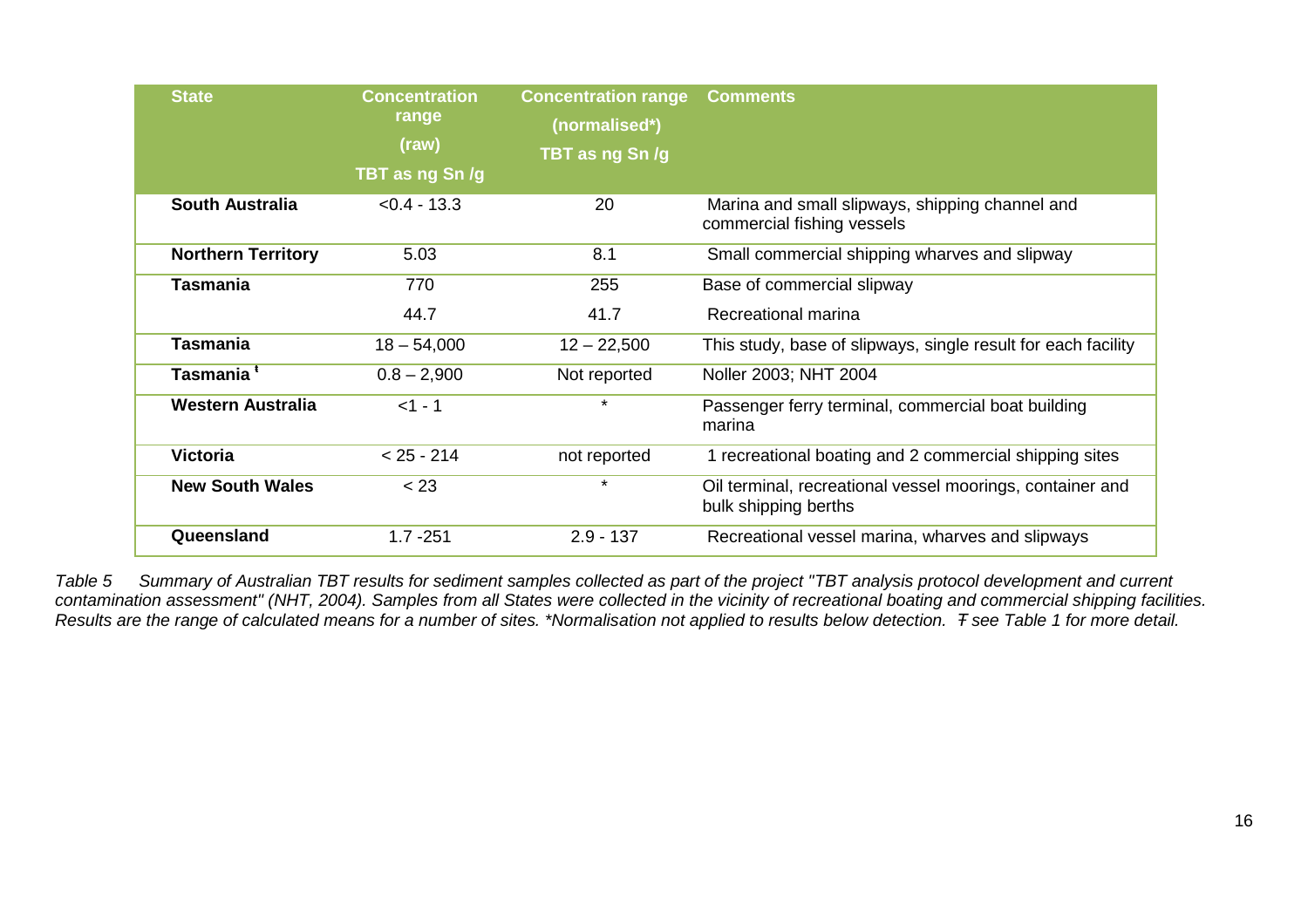The range of concentrations recorded in the DTAE study are significantly higher than concentrations recorded in Table 5. Contributing factors may include:

- TBT in sediments is highly heterogeneous, particularly with respect to particulate TBT associated with paint flakes and fine paint particles. Observations by field staff and laboratory analysts indicate that samples yielding the highest concentrations of TBT contained visible paint material. (M. Rushton DTAE, A. Featherstone AST *pers. comm*.). This effect will be exacerbated with a sample design using low numbers of composites and no replicate sampling.
- In instances where appropriate containment and collection of solid and liquid wastes are not in place, high levels of contaminants will accumulate in the immediate vicinity of the slipway. Samples collected in areas where wastes are properly managed, or more distant from sources of particulate material, would be expected to have lower concentrations of TBT. Excessively high levels of TBT are indicative of practices that have not prevented solid waste from entering the marine environment.
- Samples in the NHT study were collected by divers and were therefore in deeper water more distant from the base of the slipway.

TCLP results were not obtained for TBT due to the incompatibility of marine sediments for the TBT-TCLP procedure. The acidification and subsequent derivitisation step resulted in the explosion of several samples, as a result TCLP analyses were discontinued (N.Kerr, AST *pers. comm*.). TCLP is generally used as a laboratory test to simulate leaching in municipal landfill and is not routinely used for inferring bioavailability in sediments in marine environments. More appropriate methods for understanding bioavailability in sediments include determining pore water concentrations, degradation studies, and seawater elutriate tests. These tests may provide useful information on the potential for uptake, bioaccumulation and toxicity however they are most relevant when used in combination with toxicity testing and/or biological monitoring. For example, studies on TBT and heavy metal contamination in New Zealand navy dockyards found that there was little dissolution of heavy metals or TBT into the water column when seawater elutriate tests were performed, however toxicity tests showed significant toxicity compared to control sites (Shaw and Hickey, 1999).

Other approaches available for investigating trends in TBT usage and impact on marine sediments include using profiles collected from sediment cores. Batley and Scammell (1991) found reduced TBT concentrations in the upper 1-3 cm of sediment following restrictions on the use of TBT. It is also possible to examine degradation rates by measuring TBT, DBT, and MBT in down-core profiles. This was considered outside the scope of this study. Extremely high concentrations recorded at some locations in this study are assumed to be indicative of significant past use, and/or minimal degradation processes operating in the sediments. Given the restrictions on the availability of TBT based products, any current contributions to TBT in sediments are most likely to be associated with removal of old organotin material, rather than the application of new paint.

Figure 4 shows, with the exception of one facility, that the highest TBT concentrations are associated with the slips that service the greatest number of boats. Slipways that slipped more than 100 boats/year had the highest concentrations of TBT in sediments, with levels exceeding 5,000 ng Sn/g DMB. Facilities that slipped less than 100 boats/year had TBT concentrations < 2,100 ng Sn/g DMB.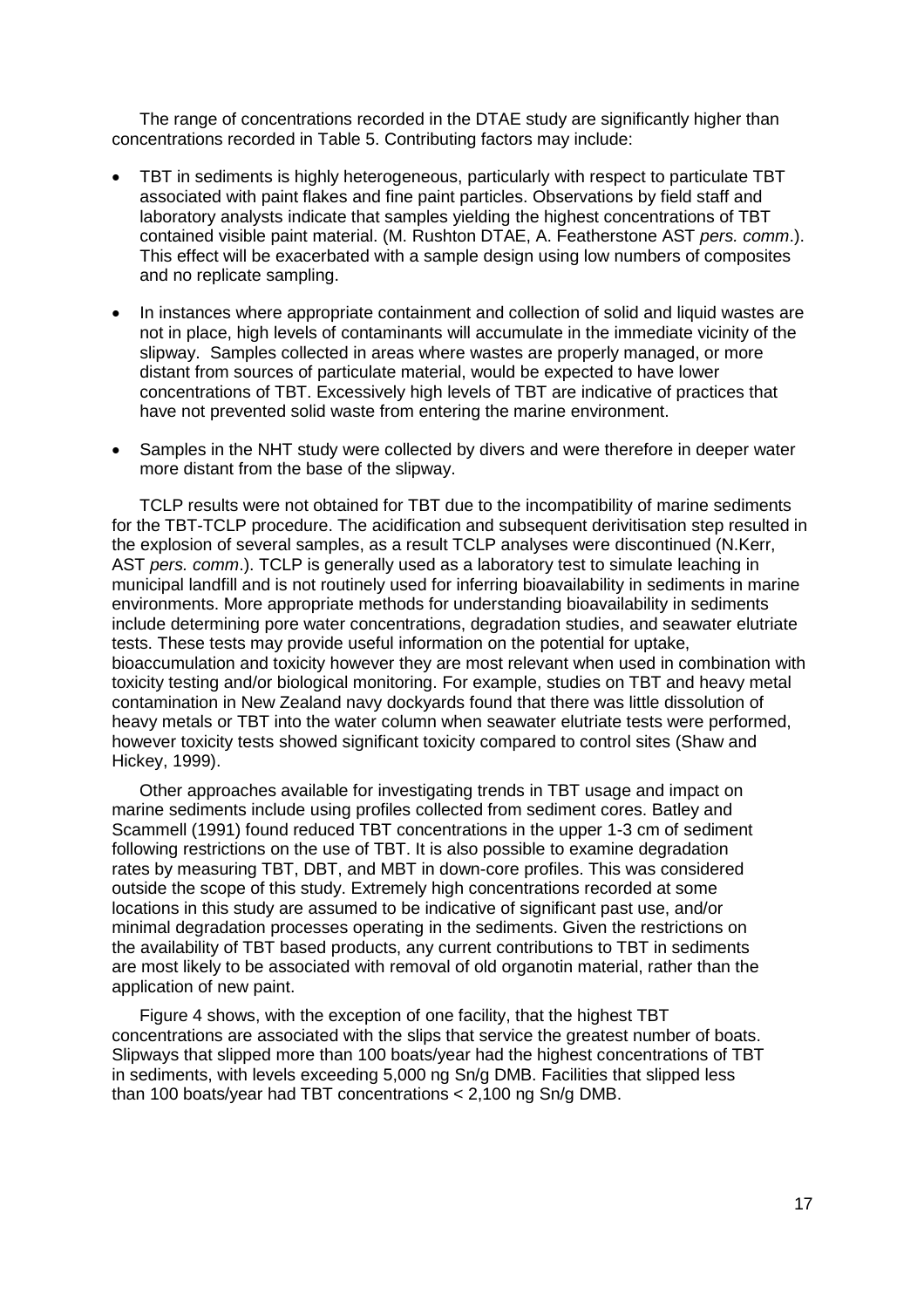

*Figure 4 TBT concentration (raw data, not normalised to 1% organic carbon) in sediments as a function of the estimated number of boats slipped each year.*

### *Heavy metals data*

A summary of the sediment heavy metal results grouped by contaminant category is presented in Table 6. As with TBT, data is summarised using the classification system presented in Table 3. The results from all sites sampled along each transect are included in the comparison against guideline values in Table 6. Data were not normalised, however particle size analysis and organic carbon content were considered when examining trends in the data. There were no strong correlations between OC or particle size and individual metals (Cd, Cu, Pb, As or Zn). Particle size data may be considerably influenced by the presence of paint flakes in samples.

Copper concentrations measured in sediments ranged from < 1 to 13,500 mg/kg, with an average concentration of 1670 mg/kg. Zinc concentrations ranged from 5 to 17,000 mg/kg, with an average of 1670 mg/kg. Lead and nickel were also elevated at a number of sites, particularly those with elevated copper and zinc.

Cadmium was generally below detection, and only sites immediately adjacent to the zinc smelter in the Derwent estuary had concentrations in excess of the ANZECC ISQG-High trigger. Excessive cadmium concentrations in this area are well documented (DEP 2007). Chromium and arsenic levels exceeded the ISQG–Low in a number of locations.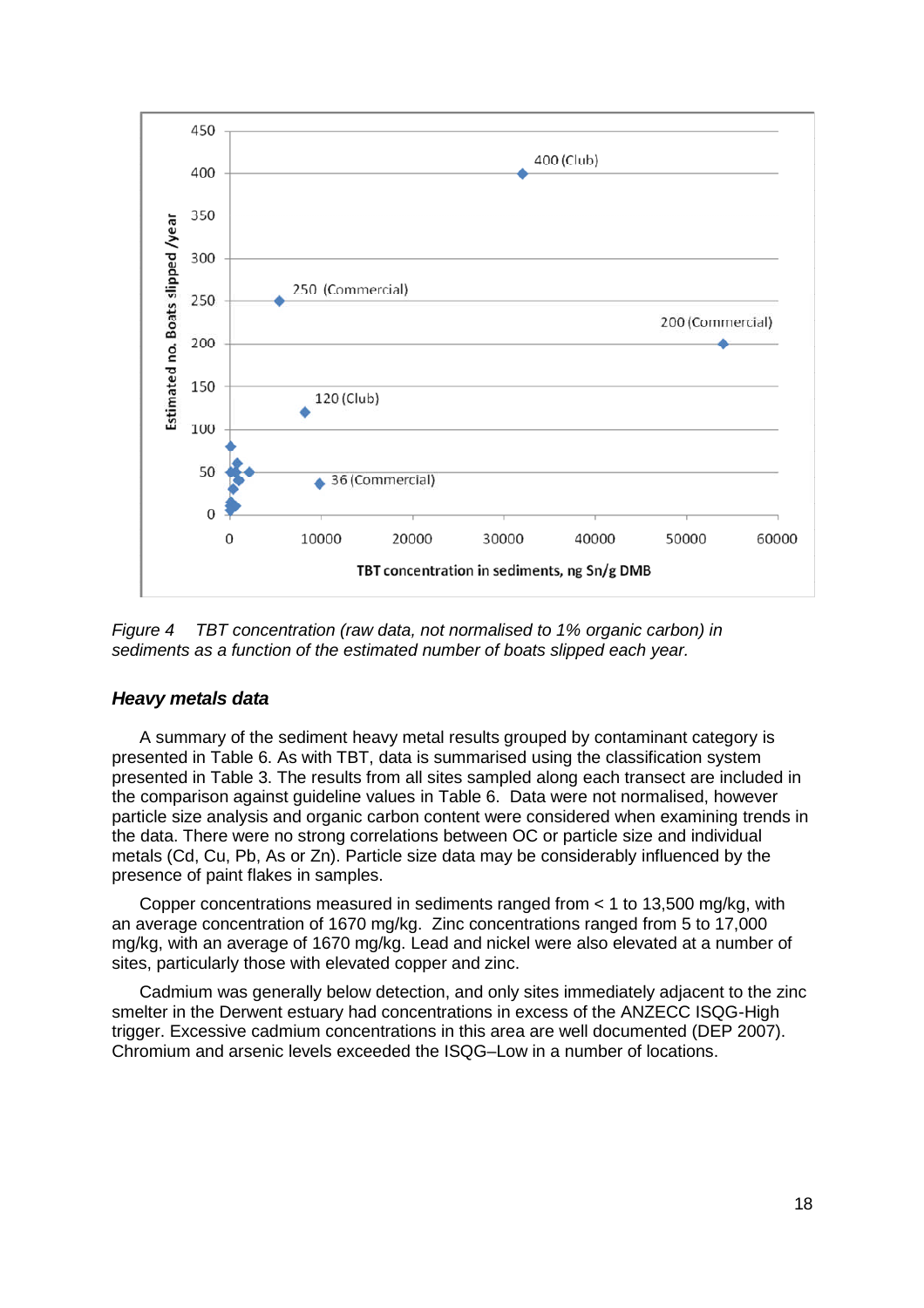| <b>Municipality</b> *  | <b>Matrix</b>       | As                       | Cd         | $\overline{\text{Cr}}$ | Cu         | <b>Ni</b>  | Pb  | Zn                       | <b>Overall ranking</b>     |
|------------------------|---------------------|--------------------------|------------|------------------------|------------|------------|-----|--------------------------|----------------------------|
| Break O'day 1          | Shell grit and sand | J                        |            | J                      | JJJ        | JJJ        | IJJ | JJJ                      | Highly contaminated        |
| <b>Circular Head 2</b> | Sand                | $\boldsymbol{J}$         | J          | J                      | $\sqrt{2}$ | J          | J   | J                        | Uncontaminated             |
| <b>Clarence 3</b>      | Sandy silt          | $\overline{\mathcal{U}}$ |            | J                      | JJJ        | JJ         | JJJ | JJJ                      | <b>Highly contaminated</b> |
| <b>Clarence 4</b>      | Gravel              | JJ                       |            | JJ                     | JJJ        | JJJ        | JJJ | JJJ                      | <b>Highly contaminated</b> |
| <b>Clarence 5</b>      | Sand                |                          |            |                        | JJ         | J          | 1   | $\sqrt{ }$               | Contaminated               |
| <b>Clarence 6</b>      | Shell grit and sand | JJ                       | IJ         |                        | JJJ        | J          | IJJ | JJJ                      | <b>Highly contaminated</b> |
| <b>Devonport 7</b>     | Sandy silt          |                          | J          | J                      | $\sqrt{2}$ | JJ         | IJ  | JJJ                      | Highly contaminated        |
| <b>Devonport 8</b>     | Muddy sand          |                          |            |                        | JJJ        | JJ         | JJJ | JJJ                      | Highly contaminated        |
| <b>Glamorgan SB 9</b>  | Shell grit and sand |                          |            |                        | JJJ        | J          | J   | JJJ                      | <b>Highly contaminated</b> |
| Glamorgan SB 10        | Sand                |                          |            |                        | $\sqrt{2}$ |            |     | JJ                       | Contaminated               |
| <b>Glenorchy 11</b>    | Shell grit and sand | J                        | JJ         |                        | JJJ        | JJ         | JJJ | JJJ                      | <b>Highly contaminated</b> |
| <b>Glenorchy 12</b>    | Mud                 | JJJ                      | JJJ        | J                      | JJJ        | JJ         | JJJ | JJJ                      | Highly contaminated        |
| <b>Hobart 13</b>       | Shell grit and sand | JJ                       | $\sqrt{ }$ | JJ                     | JJJ        | JJJ        | IJJ | JJJ                      | <b>Highly contaminated</b> |
| <b>Huon Valley 14</b>  | Muddy sand          | J                        | J          | J                      | JJJ        | $\sqrt{2}$ | JJ  | JJJ                      | <b>Highly contaminated</b> |
| <b>Huon Valley 15</b>  | Gravel and sand     | IJJ                      |            |                        | JJJ        | JJ         | JJJ | JJJ                      | <b>Highly contaminated</b> |
| Kingborough 16         | Rocks and sand      |                          |            |                        | $\sqrt{2}$ | J          | 1   |                          | Contaminated               |
| Kingborough 17         | Shell grit and sand |                          |            |                        | JJJ        | JJ         | JJJ | JJJ                      | <b>Highly contaminated</b> |
| Latrobe 18             | Shell grit and sand | J                        |            |                        | JJ         | J          | J   | J                        | Contaminated               |
| Latrobe 19             | Shell grit and sand |                          |            |                        | J          |            |     |                          | Uncontaminated             |
| <b>Launceston 20</b>   | Mud                 | J                        | JJ         | $\overline{U}$         | $\sqrt{2}$ | JJ         | JJ  | $\overline{\mathcal{U}}$ | Contaminated               |
| Sorell 21              | Muddy sand          | $\overline{J}$           | J          | JJ                     | JJJ        | JJJ        | JJJ | JJJ                      | <b>Highly contaminated</b> |
| <b>Tasman 22</b>       | Muddy sand          | J                        | J          | J                      | JJJ        | J          | JJ  | JJ                       | <b>Highly contaminated</b> |
| <b>West Coast 23</b>   | Sand                | $\overline{\mathsf{U}}$  | JJ         | J                      | $\sqrt{2}$ | J          | J   | J                        | Contaminated               |
| <b>West Coast 24</b>   | Muddy sand          | $\sqrt{ }$               | J          |                        | JJJ        | J          | JJ  | J                        | <b>Highly contaminated</b> |
| <b>West Tamar 25</b>   | Mud                 | JJ                       | JJ         |                        | JJ         | JJ         | JJJ | JJJ                      | <b>Highly contaminated</b> |
| <b>West Tamar 26</b>   | Muddy sand          | JJ                       | J          |                        |            | J          | J   | $\sqrt{ }$               | Contaminated?              |

*Table 6 Summary of heavy metal contamination in sediments at slipway facilities. Matrix descriptions based on particle size data provided by Aquenal.* **√** *indicates* results in the "Uncontaminated" category, <mark>√∕</mark> the "Contaminated" category & <mark>√√</mark> the "Highly Contaminated" category..\* indicates facility number as per Table 4.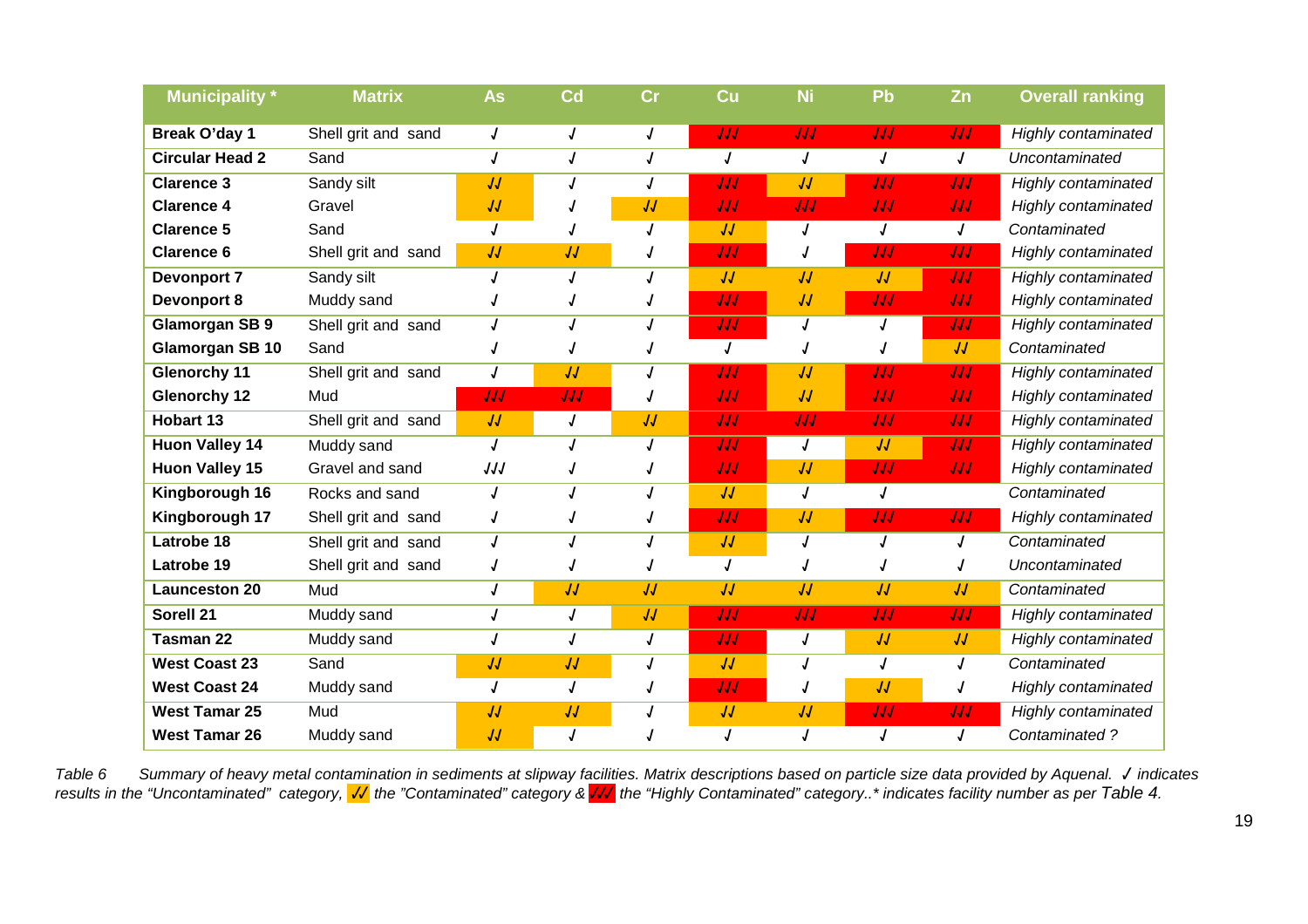Almost without exception, sediments to the immediate left and right of the slipway were found to contain elevated concentrations of copper, lead and zinc. The presence of copper and zinc are likely to be due to antifouling products replacing TBT, however they are also typically present in urban stormwater, industrial and sewage effluents. Land-use categories influence the concentration of heavy metals entering the aquatic environment and thus the metal data in locations near major urban centres or industrial activity need to be carefully examined. For example, it should be noted that two of the facilities in the *Contaminated* category are situated in Macquarie Harbour, and widespread sediment contamination is primarily due to historical loads of copper and lead entering the harbour from the Queen River, associated with mining activities. Similarly, those facilities located in urban estuaries (e.g Derwent and Tamar) typically have elevated concentrations of arsenic, copper, cadmium, nickel, lead, and zinc in both the slipway and control samples. Widespread and significant levels of heavy metals in sediment are well documented throughout the Derwent estuary (Green and Coughanowr, 2003; Macleod and Helidoniotis, 2006).

At more remote locations, it would be expected that heavy metal inputs from other anthropogenic sources such as stormwater would be minimal. Locations in the *Uncontaminated* category are facilities in small coastal centres, servicing an estimated 10 boats/year or less. As with TBT, the highest concentrations of copper were associated with high turnover facilities servicing in excess of an estimated 120 boats/year. The trend is less clear for zinc, suggesting sources of zinc are more ubiquitous.

A small number of facilities had localised heavy metal contamination, particularly copper and zinc, in the slipway samples, but not the control samples. These are midsize facilities in typically rural areas where it is most probable that the heavy metals are due to slipway activities. Where available, data on number of vessels slipped/year suggested that up to 60 vessels year were serviced.

#### Heavy metal bioavailability

In the absence of ecotoxicological data, it is important to proceed cautiously when interpreting the effects of heavy metals on the aquatic environment at these locations. Results in excess of the guideline values should trigger further investigation into the speciation, bioavailability, and toxicity of the sediments. For example, toxicity testing of Derwent sediments at heavy metal concentrations similar to those reported here showed the sediments were highly toxic (DEP, 2006), however infaunal community studies suggested that toxicity was likely to be significantly reduced if sediments were not mixed or disturbed. Elutriate tests showed low concentrations of metals were mobilized using seawater, however dilute acid released significant concentrations of metals. Routine monitoring of shellfish showed that despite significant reductions in metal loads to the estuary, (reflected in large reductions in water column concentrations), modeling and laboratory experiments suggesting limited efflux of metals from the sediments, the levels of metals in oysters and mussels remain high.

TCLP analyses were conducted on a sub set of the 26 locations sampled in this study, with the intention of estimating the bioavailability of the metals bound to the sediments. The TCLP test is designed to model a theoretical scenario in which a solid or liquid waste is placed in an unlined landfill containing municipal solid waste. The infiltration and leaching of rainwater through landfilll containing putrescibles is simulated by the addition of an acetic acid solution to the sample. It is an arbitrary (method defined) waste characterisation measurement. It can be used to assess the suitability of contaminated marine sediments for disposal in contained waste facilities, however it is not a test commonly used to evaluate the mobility or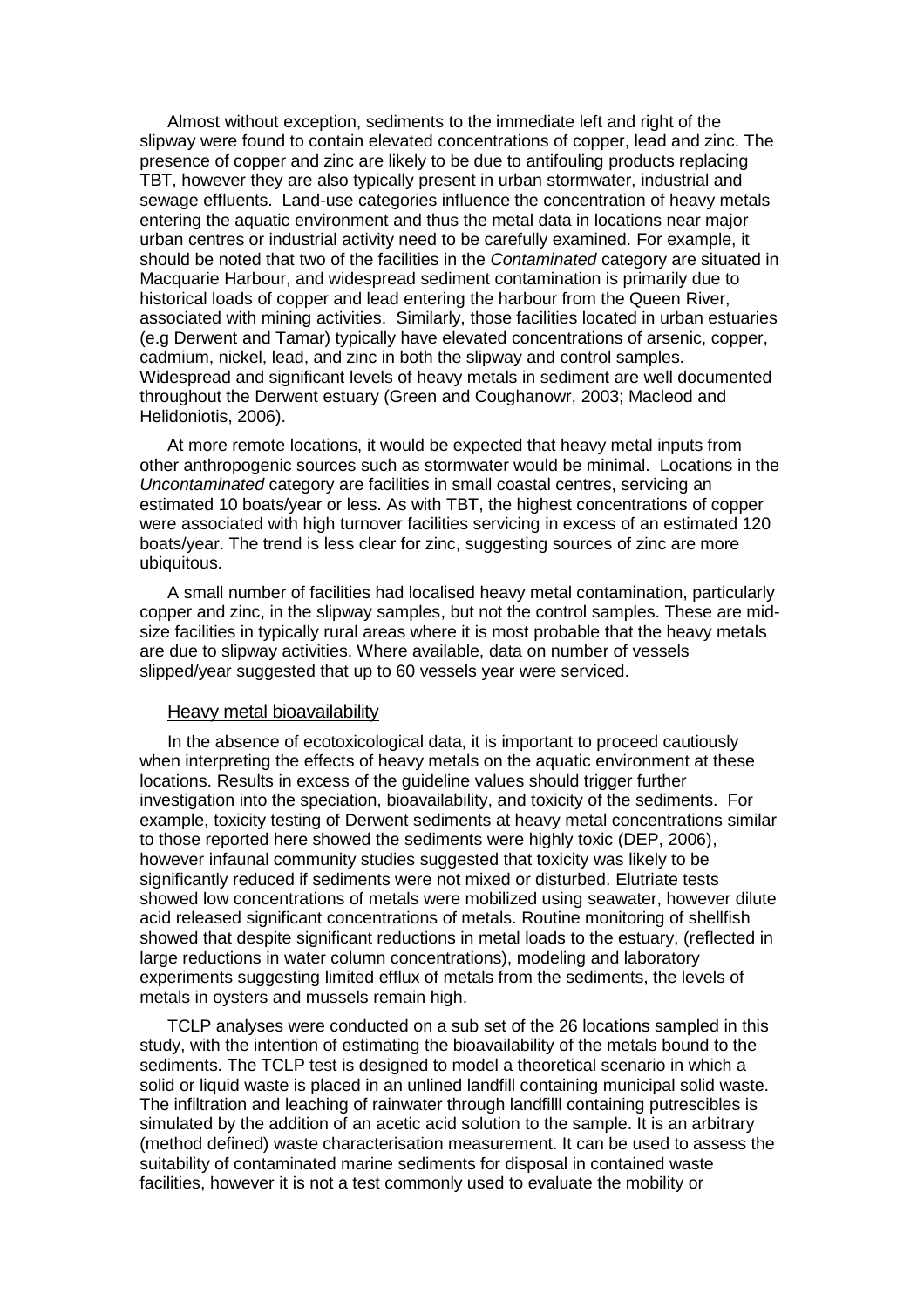bioavailability of contaminants in the marine environment (S. Simpson, CSIRO, *pers. comm*.).

Established methods for estimating bioavailability in marine sediments *in situ* include seawater and weak acid elutriate tests, determining pore water concentrations, speciation studies, sequential extraction schemes and measurement of acid volatile sulfide and simultaneously extracted metals (AVS/SEM). Details are provided in the 'National Ocean Disposal Guidelines for Dredged Material (Environment Australia, 2002). As mentioned previously, these are best coupled with direct biological measurements.

## **Discussion**

#### *Source of contaminants*

In light of current restrictions on the use of TBT based paints, concentrations of TBT present in Tasmanian sediments around slipways are most likely due to two major sources:

(i) water-borne TBT that enters the waterway through run off from high pressure blasting of pre-existing paint during hull stripping; and

(ii) sludge and particulate material, particularly paint flakes that enter the waterway during hull stripping via unbunded slips, facilities without washdown containment and separation systems, or slips that are located below the high tide mark (Thomas *et al*, 2003).

The presence of paint flakes and particles in sediments can significantly increase TBT and heavy metal concentrations. Obvious paint flakes and garnet were observed to occur in several samples, notably those that had extremely high concentrations of TBT. Because the samples are taken from the top 5 cm of sediment, it is possible that the elevated concentrations observed are associated with past, rather than current practices. If this is the case, a slow or minimal rate of degradation of TBT in the sediment is evident. Either way, significant contaminant levels are evident at all slipways sampled, and the trend will be continued by copper, zinc and biocides such as Diuron, present in current paint formulations.

#### *Emerging issues: Diuron and other biocides*

The inclusion of herbicide formulations such as Diuron, and Irgarol 1051 in antifouling paints is based on their "broad-spectrum" toxicity to a wide range of aquatic plants. A growing body of information exists as to its environmental impacts in coastal and estuarine waters. Diuron has been observed to suppress photosynthesis in seagrass, corals, and is also implicated in mangrove dieback where sediment concentrations were elevated (Moss *et al*, 2005). There are also reports in the literature of impacts on marine phytoplankton community structure.

Diuron is moderately water soluble, and noted for its high level of persistence in the marine environment. It is unlikely to partition to particulate material and sediments unless there are very high concentrations of suspended solids (Stewart, 2006). Monitoring in New Zealand to determine the extent of Diuron and Irgarol-1051 contamination identified water column samples as important since the contaminants are likely to be transported some distance from the point source. The implication for slipway management is that zone of impact of antifouling activities is likely to be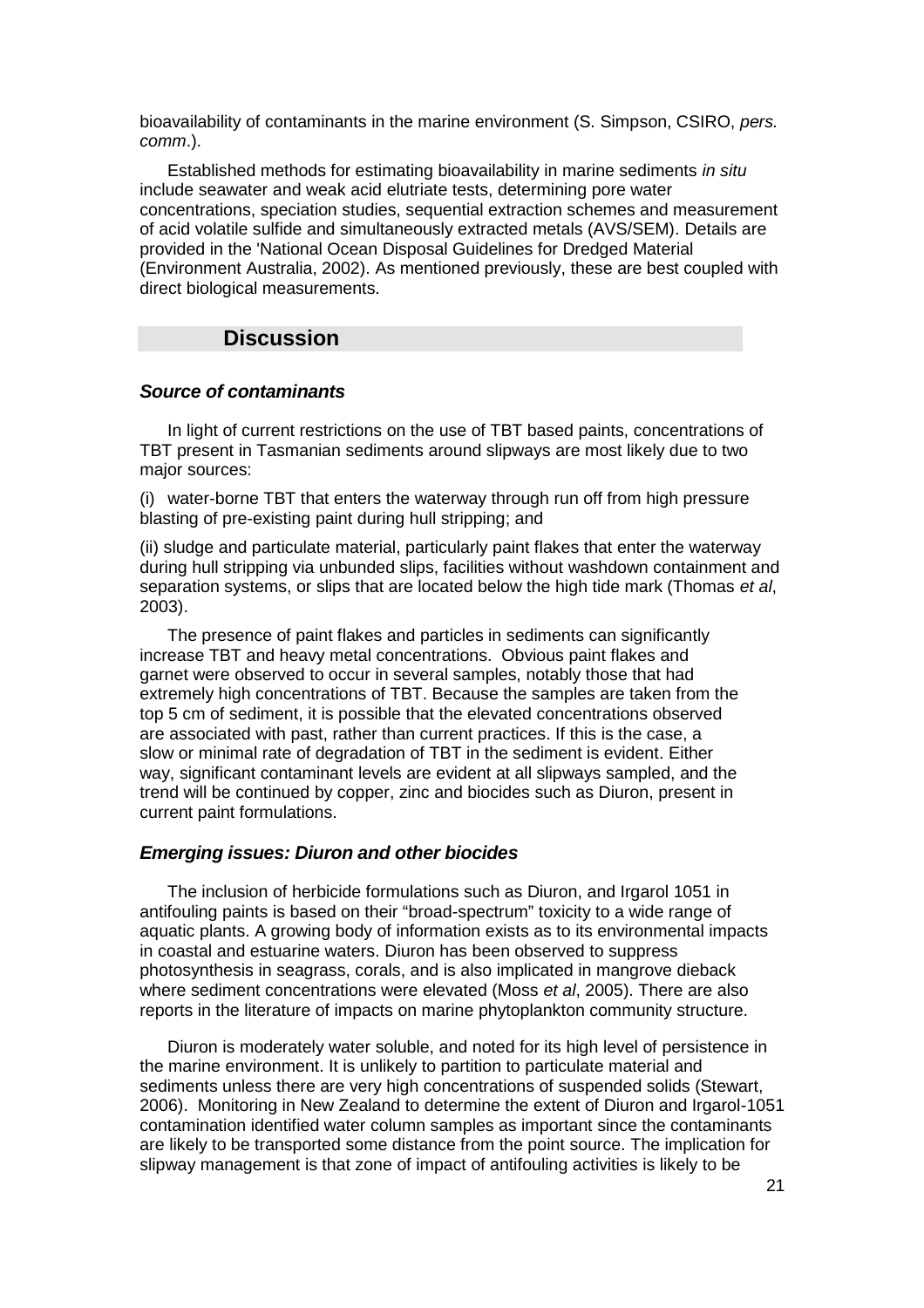much wider than for TBT. Stewart (2006) also noted that co-biocides associated with paint flakes and particles in the sediment have increased persistence, and accumulation of Diuron was observed when point source inputs of untreated boat hull washing wastewaters occurred. There is some suggestion that the degradation products of Diuron may be more toxic than the parent compound. Diuron has been identified as carcinogenic, so there are also potential implications for bioaccumulation and human health (Evans *et al*, 2000). Thomas *et al* (2002) reported that Diuron had its approval for use as an active ingredient in antifouling paints revoked in 2000, and may not be applied to vessels of any size in the UK. Other countries have restricted its use to vessels greater than 25 metres (APVMA, 2005).

Thiram is a co-biocide also present in a number of commercially available paint formulations. Little is known about the impact and level of thiram contamination in the marine environment, however it has been demonstrated to be toxic to algae, fish, crustacea and amphibian at concentrations less than 1 µg/L (ANZECC Water Quality Guideline database, NWQMS 2000).

#### *Recommendations*

The data collected during the sediment survey can be used to prioritise areas for further investigation. The fact that no facilities had concentrations of TBT below the ANZECC trigger level is indicative that unacceptable levels of waste associated with slipway activities have entered the marine environment in the immediate vicinity.

#### Modifications to sediment sampling techniques

The intent of this sampling program was to provide a broad indication of the degree of sediment contamination in areas that have active slipway facilities. The design was therefore not intended to provide an accurate measure of the concentration of each contaminant in the sediment. Sediments are inherently heterogeneous, which leads to high spatial variability, and sampling programs with low replication or limited compositing of samples are at risk of large uncertainties in the data. Any further sampling undertaken should use a higher degree of replication (i.e multiple samples from the same site) and a much higher number of cores collected for compositing for each of the replicate samples. The study conducted by the Australian Government (NHT 2000) was specifically designed to address these issues and should be consulted prior to any further sediment sampling programs being undertaken. The results of the current study can however be confidently used to identify hotspots, and sites of further interest.

The use of "control" sites was included in the sample design to identify how locally these contaminants are distributed. TBT was not measured in these samples, however, it has been clearly demonstrated in the literature that impacts are usually localised, and tend to drop off rapidly with increasing distance from the facility. Control samples for heavy metals could not be collected at all sites for a variety of reasons, however results showed widespread contamination at facilities close to urban and industrial areas. In general, areas more removed from other anthropogenic point sources tended to show elevated levels of copper and zinc in the immediate vicinity of the slip. It would be useful to include a range of sediment types collected away from anthropogenic sources to establish the natural background range of heavy metals of interest. Arsenic for example my exceed ANZECC guidelines due to natural sources and this is important when applying the "decision tree" investigative approach in the ANZECC guidelines. Increasing the transect distance would also help define the extent of elevated contaminant levels at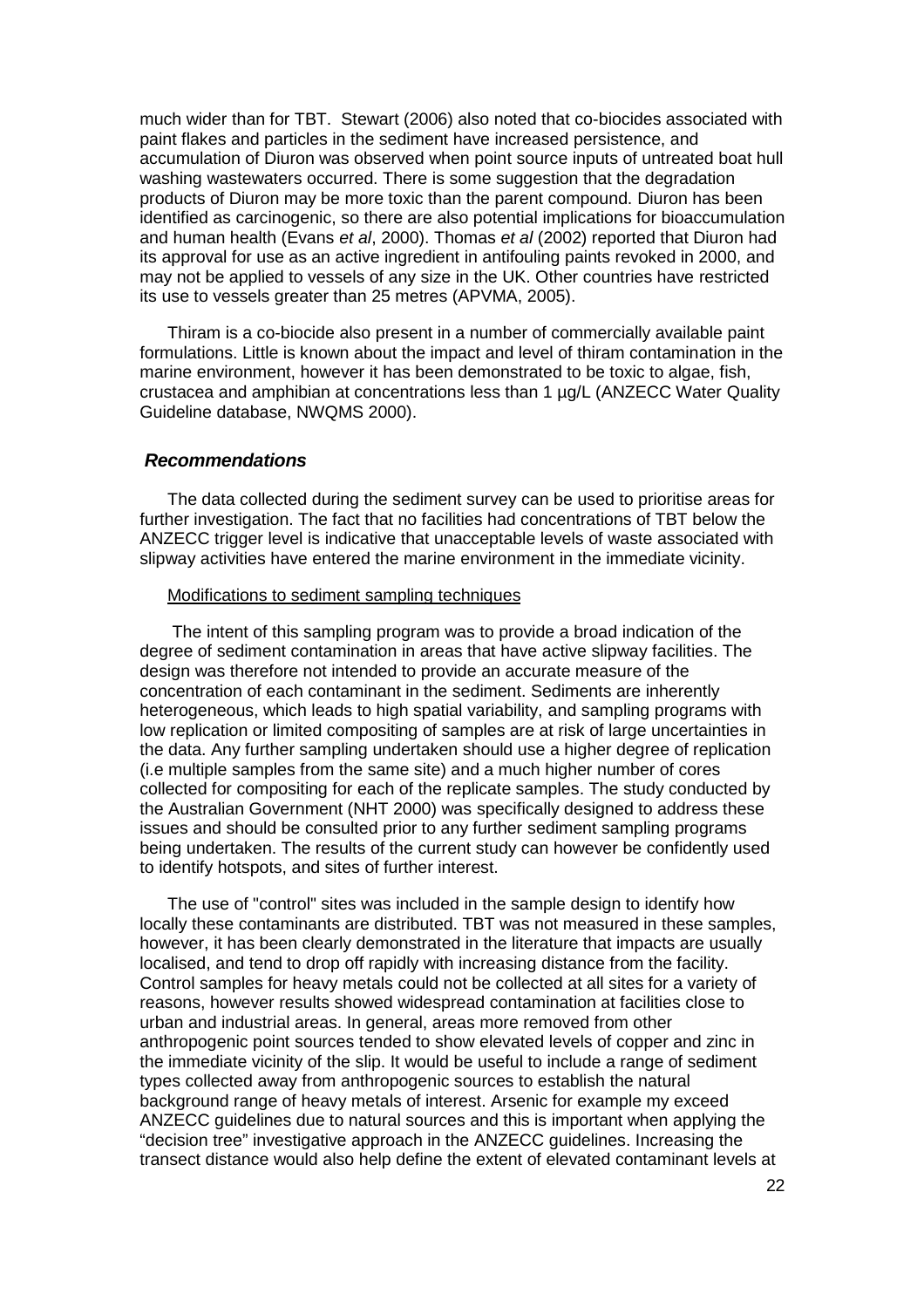sites targeted for further investigation. Transects moving away from the shoreline may also be beneficial.

#### Choice of indicator

Despite limited availability and bans in recent years, it is still important to monitor environmental concentrations of TBT to determine its fate and environmental behavior (Yang and Maguire, 2000). TBT can degrade to less toxic forms, the rate of degradation dependent upon environmental conditions. Measurement of breakdown products DBT and MBT can provide a clearer picture of how TBT is being processed in the environment and would be pertinent for those sites where TBT concentrations are excessively high.

#### Understand the new products

The data presented here confirms that active agents associated with antifouling products lead to significant contaminant levels in the marine environment. The use of products containing the biocide Diuron has potential to follow the same, if not greater pattern of impact, since it is more water soluble than TBT, has a long half-life, and there is evidence that the breakdown products are more toxic than the active agent itself. The increased risk of more widespread contamination via the water column should be considered when options for upgrades or improved practices are proposed for individual facilities: high pressure hosing to clean painted surfaces, for example, is demonstrated to lead to significant levels of Diuron entering the environment.

Diuron is present in almost half the formulations currently available in Australia (25 out of a total of 53), therefore a survey of the type and quantity of paints being sold in Tasmania is recommended. This could be conducted with the assistance of chandleries and boat yards that may supply antifouling products to customers. A review of other potential sources of Diuron should be conducted to identify if Diuron is a suitable marker for current practices at Tasmanian facilities. If this is the case, monitoring for the occurrence of Diuron in water and sediment samples at high turnover facilities should be undertaken to establish contamination levels in worstcase scenarios.

The level of usage of products containing thiram should also be investigated, as little is known about the environmental fate and toxicity in the marine environment. The survey of product sales at ship chandleries and slipway facilities would be a useful first step in establishing the relative application of these products.

### Assess bioavailability using biota

The question of bioavailability of contaminants is an important one. TCLP testing was judged to be difficult to interpret due to its non-specificity to marine sediments, unknown correlations with bioavailability or toxicity, and incompatability with TBT. The use of biological indicators such as imposex is recommended to determine both the bioavailability of TBT and the long-term recovery of sediments. A broad spatial survey of imposex in selected mollusc species is recommended to a) determine biological availability of TBT and b) provide a measure to monitor ecosystem health and recovery in the coming years. Numerous studies have shown that biological monitoring needs to be conducted over a long time period (> 10 years) to determine changes, however intervals of 5 years between surveys is not uncommon.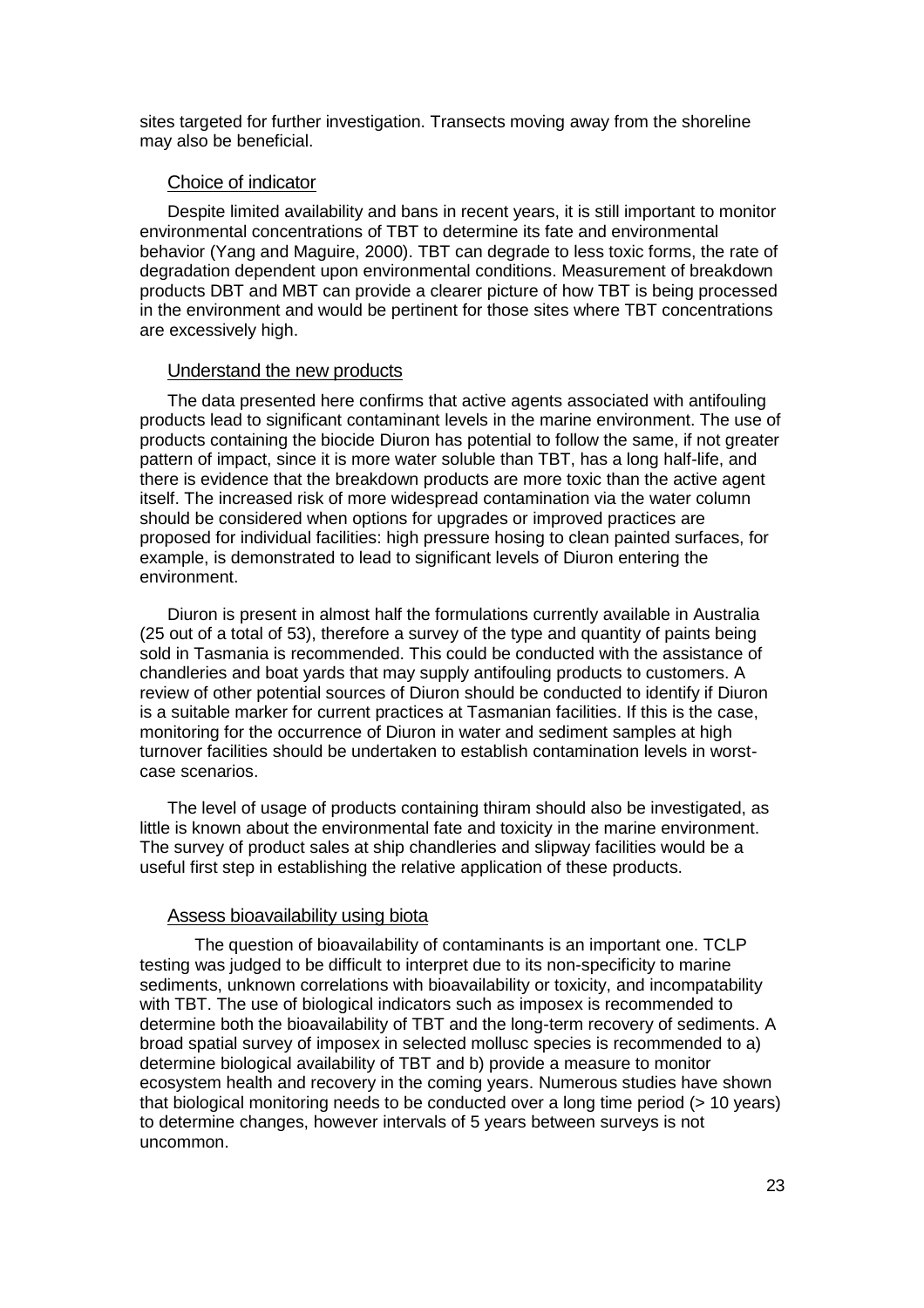Alternatively, biological monitoring using deployed oysters in areas of concern as previously proposed by Scammel (2002) would provide a measure of bioavailability. A transect approach would be useful as it has been clearly demonstrated that TBT concentrations measured in oyster flesh are positively correlated with distance from the point source (Noller, 2003). Suitable endpoints include incidence of shell deformities and body burden of TBT and heavy metals. Seawater elutriate tests, toxicity testing, bioaccumulation studies and measurement of pore- water concentrations are some of the other complimentary techniques available for understanding the bioavailability of metals in the marine environment. A small subset of sites selected to cover a range of sediment/habitat/facility types would be proposed.

## **Summary and Conclusions**

This report summarises the results of the first systematic assessment of sediment contamination at Tasmanian boat repair and maintenance facilities. Despite some limitations in sampling design, the results clearly show that TBT and heavy metals are an issue at the majority of facilities sampled. Sediments containing elevated concentrations of contaminants pose a risk of reintroduction of toxicants back into the water column by physical disturbance (i.e. re-suspension, dredging etc), direct exposure to benthic and pelagic organisms, or bioaccumulation up through the food chain. The environmental impact of TBT is beyond doubt, and presence of TBT can be confidently linked to activities associated with the use of antifouling paints at boat maintenance and construction facilities. In this respect TBT is a unique marker for the impact of antifouling products. The presence of heavy metals may be attributed to these same activities, however, they may also be present due to other urban or industrial inputs. Despite this caveat, it is not unreasonable to assume that slipways have contributed significant quantities of metals to the marine environment.

The paint formulations that have been developed to replace TBT are by nature also highly toxic. The use of Diuron in a high percentage of paint formulations presents new challenges in environmental management due to its greater solubility in water and potential for wider distribution through the marine environment. Monitoring programs and slipway management practices should consider these factors.

It is recognised that there are significant costs associated with the proposed environmental monitoring programs, however they are important to define the extent of the problem and, if designed carefully, can serve the dual purpose of demonstrating the effectiveness of continual improved management practices. The sediment monitoring and biological monitoring proposed should not preclude the adoption of best practice management at slipway facilities, but rather complement and target key issues likely to be faced by slipway operators.

Priority sites are the facilities handling the greatest number of boats, (particularly those facilities lacking adequate control measures), and those with potential to impact negatively on nearby sensitive operations such as aquaculture, and areas identified as having a high conservation value.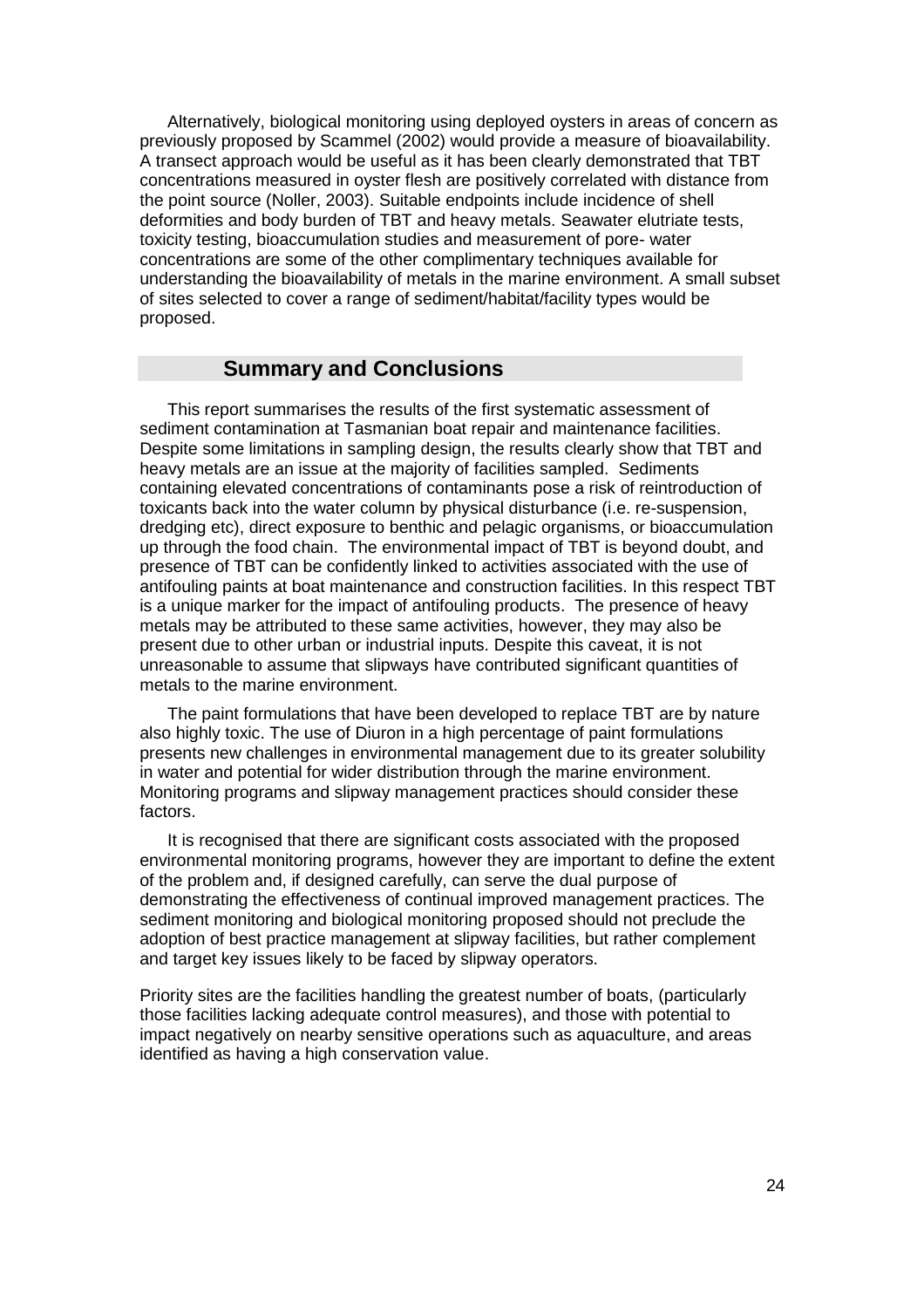## **References**

*Alzieu C, Thibaud Y, Heral M, Boutier B (1980) Evaluation des risques des a l'emploi des peintures antisalissures dans les zones conchylicoles. Rev. Trav. Inst. Pech. Marit. 44, 301-348.*

*Anderson L (2004) 'Imposex in the City:A Survey to Monitor the Effects of TBT Contamination in Port Curtis, Queensland.' Cooperative Research Centre for Coastal Zone Estuary and Waterway Management, Technical Report 16.*

*ANZECC (1997) 'Code of Practice for Antifouling and In-water Hull Cleaning and Maintenance.' Maritime Safety Authority of New Zealand, Australian and new Zealand Environment and Conservation Council, Australian Transport Council and Australian Maritime Safety Authority*

*ANZFA (2000) 'The establishment of guideline levels for contaminants (metals) in food: Generally Expected Levels (GELs).' Australian and New Zealand Food Authority.*

*APVMA (2005)'The Reconsideration of Approvals of the Active Constituent Diuron, Registrations of Products containing Diuron and their Associated Labels"* Preliminary Review Findings *Volume 1 Review Summary* July *2005 Australian Pesticides & Veterinary Medicines Authority Canberra Australia*

*Axiak V, Vella AJ et al (2000) "Evaluation of environmental levels and biological impact of TBT in Malta (central Mediterranean)" Science of the Total Environment 258, 89-97.*

*Barakat AO, Kim M, Qian Y, Wade TL (2001) Butyltin compounds in sediments from the commercial harbor of Alexandria City, Egypt. Environ Toxicol Chem 20, 2744-8.*

*Batley G, Scammel M (1991) Research on tributyltin in Australian estuaries. Applied Organometallic Chemistry 5, 99-105.*

*Batley G (1995) Heavy metals and tributyltin in Australian coastal and estuarine waters. In 'State of the marine environment report for Australia: Pollution-Technical annex 2'. (Department of the Environment and Water Resources)*

*Bellas J, Beiras R, Marino-Balsa JC, Fernandez N (2005) Toxicity of organic compounds to marine invertebrate embryos and larvae: a comparison between the sea urchin embryogenesis bioassay and alternative test species. Ecotoxicology 14, 337-53.*

*Bhosle NB, Garg A, Harji R, Jadhav S, Sawant SS, Krishnamurthy V, Anil C (2006) Butyltins in the sediments of Kochi and Mumbai harbours, west coast of India. Environ Int 32, 252-8.*

*Birch GF, Taylor SE (2004) 'The contaminant status of Sydney Harbour sediments.' Environmental, Engineering and Hydrogeology Specialist Group (EEHSG) Geological Society of Australia, 1.*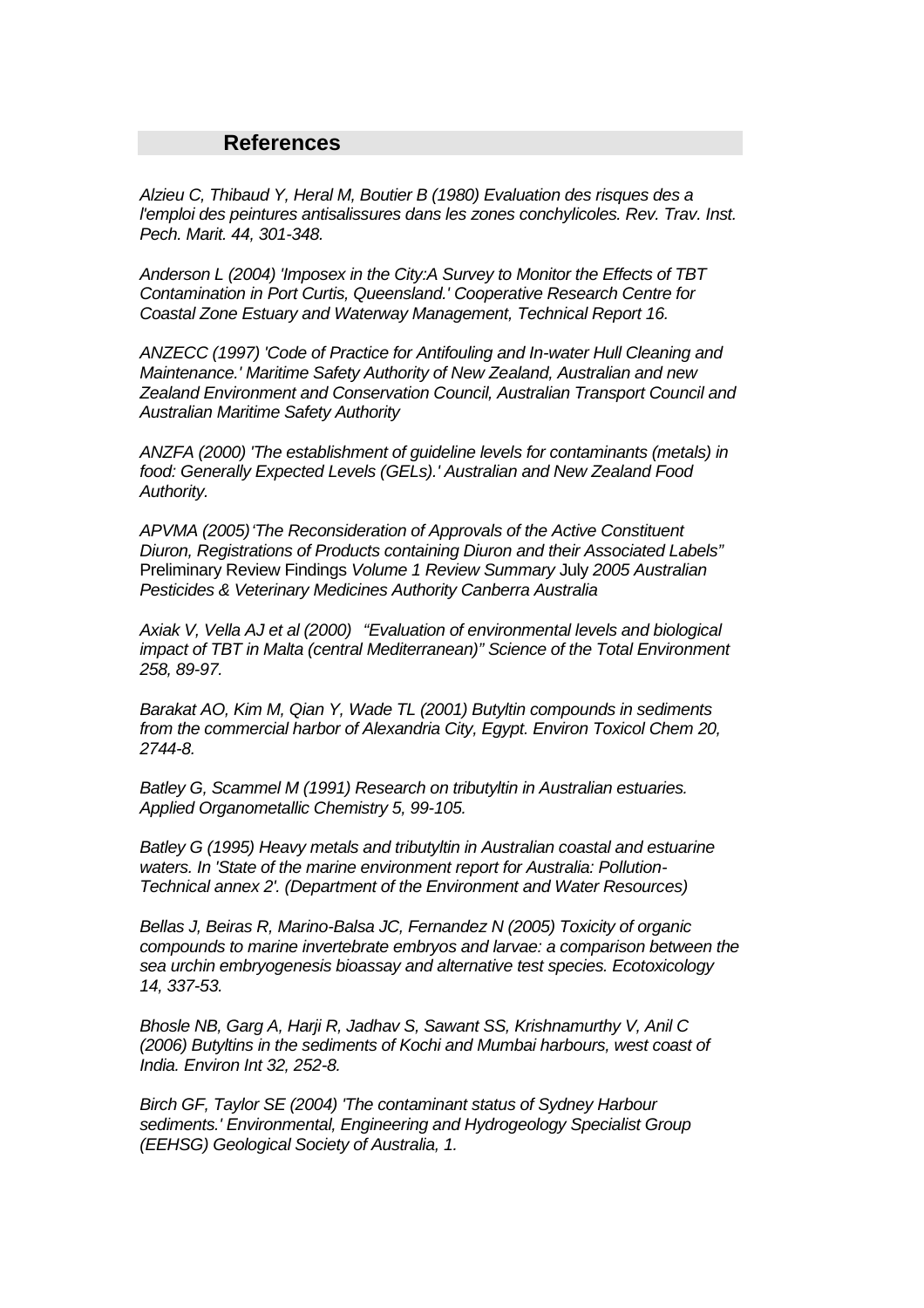*Boesch DF, Burroughs RH, Baker JE, Mason RP, Rowe CL, Siefert RL (2001) Marine Pollution in the United States. In ' America's Living Oceans: Charting a Course for Sea Change'. (Ed. PO Commission))*

*Boxhall ABA, Comber SD, Conrad AU, Howcroft J, Zaman N (2000) Inputs, monitoring and fate modelling of antifouling biocides in UK estuaries. Marine Pollution Bulletin 40, 898-905.*

*Clarke MW, McConchie D, Lewis DW, Saenger P (1998) Redox stratification and heavy metal partitioning in Avicennia-dominated mangrove sediments; a geochemical model. Chemical Geology 149, 147-171.*

*Danis B, Wantier P, Dutrieux S, Flammang R, Dubois P, Warnau M (2004) Contaminant levels in sediment and asteroids (Asterias rubens L., Echinodermata) from the Belgian coast and Scheldt estuary: polychlorinated biphenyls and heavy metals. Science of the Total Environment 333, 149-165.*

*de Mora SJ, Stewart C, Phillips D (1995) Sources and rate of degradation of Tri(nbutyl)tin in marine sediments near Auckland, New Zealand. Marine Pollution Bulletin 30, 50-57.*

*DEP (2006) 'Water Quality Improvement Plan for the Derwent estuary.' Derwent Estuary Program, DTAE*

*Diez S, Abalos M, Bayona JM (2002) Organotin contamination in sediments from the Western Mediterranean enclosures following 10 years of TBT regulation. Water Res 36, 905-18.*

*DPIWE (2002a) 'Tasmanian Slipways Management Framework Issues and Options Paper.' Environment Division, Department of Primary Industries, Water and Environment.*

*DPIWE (2002b) 'Tasmanian Slipways Management Framework Issues and Options Paper Public Consultation Summary Report.' Environment Division, Department of Primary Industries, Water and Environment.*

*DTAE (2007) 'Draft Environmental Best Practice Guidelines for Boat Repair and Maintenance Facilities.' Environment Division, Department of Tourism, Arts and the Environment.*

*Environment Australia (2002) 'National Ocean Disposal Guidelines for Dredged Material.'*

*Evans SM, Nicholson GJ (2000) The use of imposex to assess tributyltin contamination in coastal waters and open seas. Sci Total Environ 258, 73-80.*

*Fernandez MA, de Luca Rebello Wagener A, Limaverde AM, Scofield AL, Pinheiro FM, Rodrigues E (2005) Imposex and surface sediment speciation: a combined approach to evaluate organotin contamination in Guanabara Bay, Rio de Janeiro, Brazil. Mar Environ Res 59, 435-52.*

*Gadd GM (2000) Microbial interactions with tributyltin compounds: detoxification, accumulation, and environmental fate. Sci Total Environ 258, 119-27.*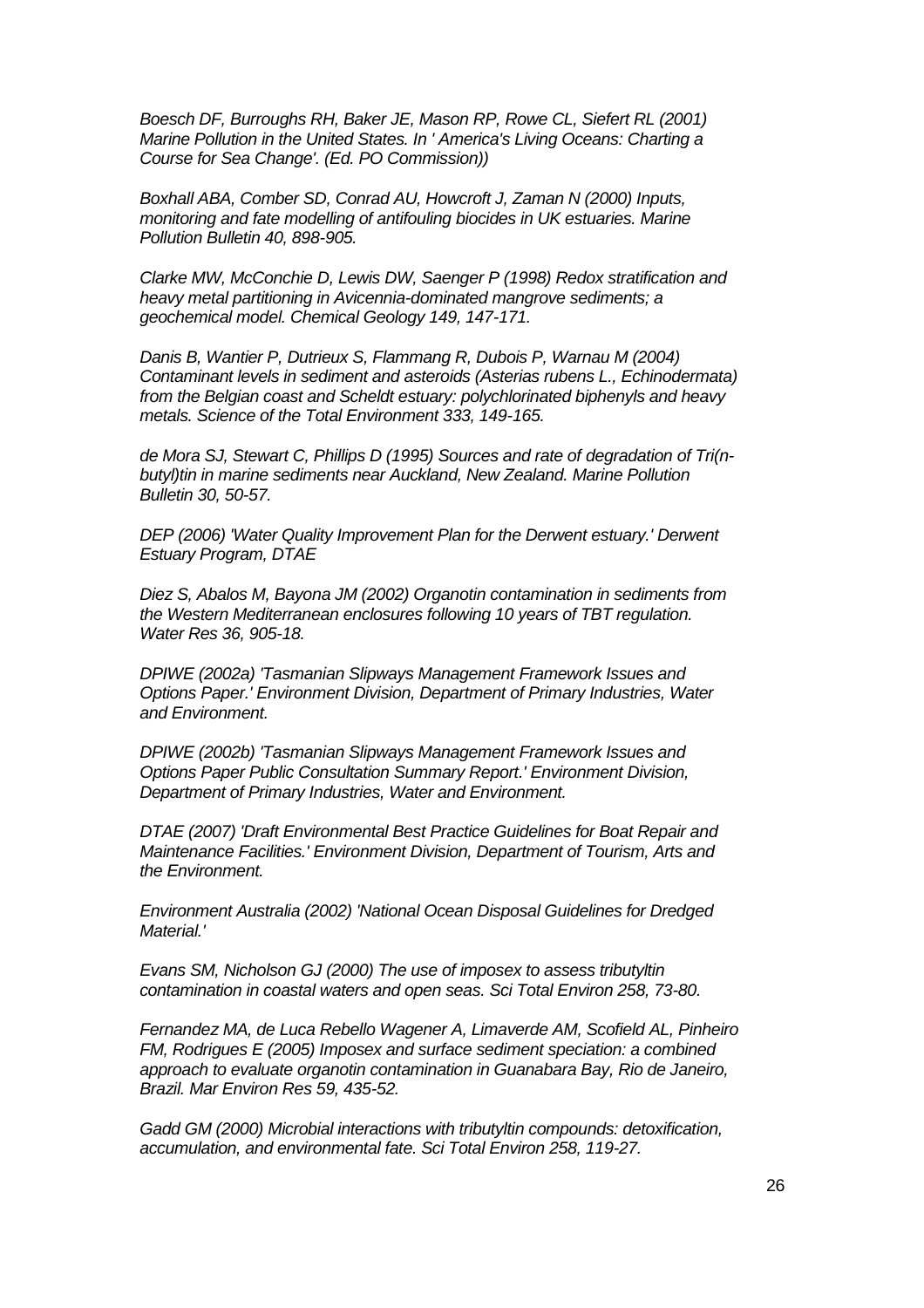*Gibson CP, Wilson SP (2003) Imposex still evident in eastern Australia 10 years after tributyltin restrictions. Mar Environ Res 55, 101-12.*

*Green G, Coughanowr C (2003) 'State of the Derwent report 1999-2003.' Derwent Estuary Program, Department of Tourism, Arts and the Environment.*

*IMO (2002) International convention on the control of harmful anti-fouling systems on ships. International Maritime Organisation http://www.imo.org/Conventions/mainframe.asp?topic\_id=529*

*Long ER, MacDonald DD, Smith S, Calder FD (1995) Incidence of adverse biological effects within ranges of chemical concentrations in marine and estuarine sediments. Environmental Management 19.*

*Macleod CK, Helidoniotis F (2005) 'Ecological status of the Derwent and Huon Estuaries.' Tasmanian Aquaculture & Fisheries Institute, Hobart, Tasmania, Australia, NHT/NAP Final Report (Project No.46928),.*

*Moss A, Brodie J, Furnas M (2005) Water quality guidelines for the Great Barrier Reef World Heritage Area: a basis for development and preliminary values. Marine Pollution Bulletin 51, 76-88.*

*Naylor C, Davison W, Motelica-Heino M, Van Den Berg GA, Van Der Heijdt LM (2004) Simultaneous release of sulfide with Fe, Mn, Ni and Zn in marine harbour sediments measured using a combined metal/sulfide DGT probe. Science of the Total Environment 328, 275-286.*

*Negri AP, Smith LD, Webster NS, Heyward AJ (2002) Understanding shipgrounding impacts on a coral reef: potential effects of anti-foulant paint contamination on coral recruitment. Mar Pollut Bull 44, 111-7.*

*NHT (2004) 'Tributyltin (TBT) analysis protocol development and current contamination assessment.' Natural Heritage Trust (Coast and Clean Seas), Project no 25425.*

*Noller BN (2003) 'Critical review of the environmental fate of TBT and its toxicological effects on the Pacific oyster Crassostrea gigas including at Georges Bay and other Tasmanian locations.' National Research Centre for Environmental Toxicology.*

*NRM (2006) Estuarine, coastal and marine habitat integrity indicators Occurrence of imposex. http://www.nrm.gov.au/monitoring/indicators/index.html*

*NWQMS (2000) Australian and New Zealand Guidelines for Fresh and Marine Water Quality, ANZECC/ARMCANZ*

*O'Connor TP (2004) The sediment quality guideline, ERL, is not a chemical concentration at the threshold of sediment toxicity. Marine Pollution Bulletin 49, 383-385.*

*Peng S, W. W, Li X, Yen Y (2004) Metal partitioning in river sediments measured by sequential extraction and biomimetic approaches. Chemosphere 57, 839-851.*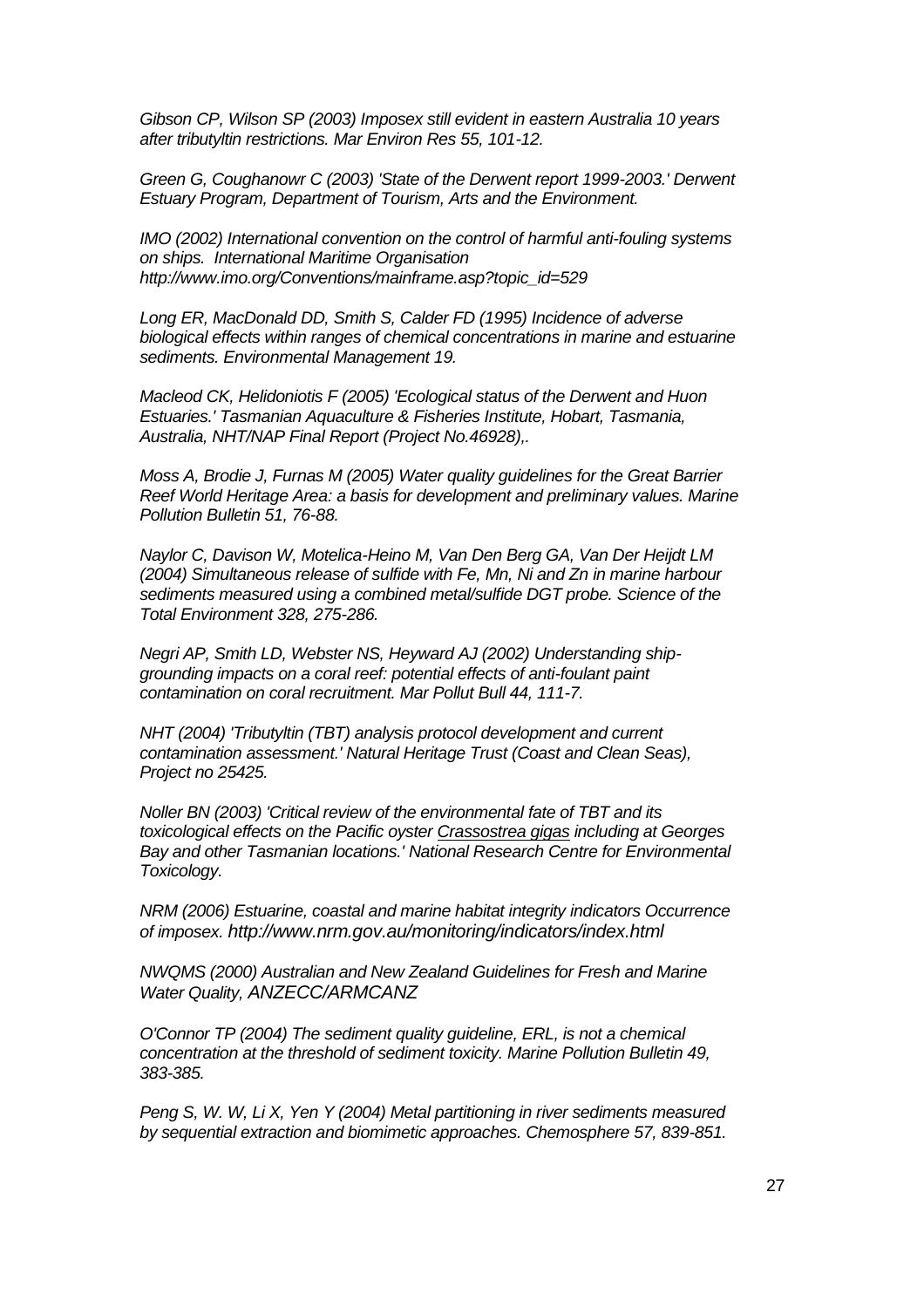*Regoli L, Chan HM, de Lafontaine Y, Mikaelian I (2001) Organotins in zebra mussels (Dreissena polymorpha) and sediments of the Quebec City Harbour area of the St. Lawrence River. Aquatic Toxicology 53, 115-126.*

*Reitsema TJ, Spickett JT (1999) Imposex in Morula granulata as bioindicator of tributyltin (TBT) contamination in the Dampier Archipelago, Western Australia. Marine Pollution Bulletin 39, 280-284.*

*Reitsema TJ, Field S, Spickett JT (2003) Surveying imposex in the coastal waters of Perth, Western Australia, to monitor trends in TBT contamination. Australasian Journal of Ecotoxicology 9, 87-92.*

*Scammel, M (2002) Tributyl Tin Contamination of Shellfish Growing Areas Field Investigation: 25th to 28th March 2002. Report to DPIWE (Appended in Noller, 2003)*

*Scammel, M and Biddulph, S "Intertidal biological assemblages as a tool for measuring the health of a waterway" (Appended in Noller, 2003)*

*Shaw, P and Hickey, B (1999) "The Legacy of 110 years of Dockyard Operations" 10th International Congress on Marine Corrosion and Fouling University of Melbourne, February 1999, Additional Papers*

*Stark L (1998) Heavy metal pollution and macrobenthic assemblages in soft sediments in two Sydney estuaries, Australia. Marine and Freshwater Research 49, 533-40.*

*Stewart C (2006) 'Antifouling co-biocides in New Zealand coastal waters: 2006 resurvey.' New Zealand Ministry of the Environment.*

*Thomas KV, Mc Hugh M, Hilton M, Waldock M (2003) Increased persistence of antifouling paint biocides when associated with paint particles. Environmental Pollution 123, 153-161.*

*Yang F, Maguire RJ (2000) Occurrence and seasonal variation of tributyltin in Marinas on Lake Ontario, Canada. Water Quality Research Journal of Canada 35, 681-691.*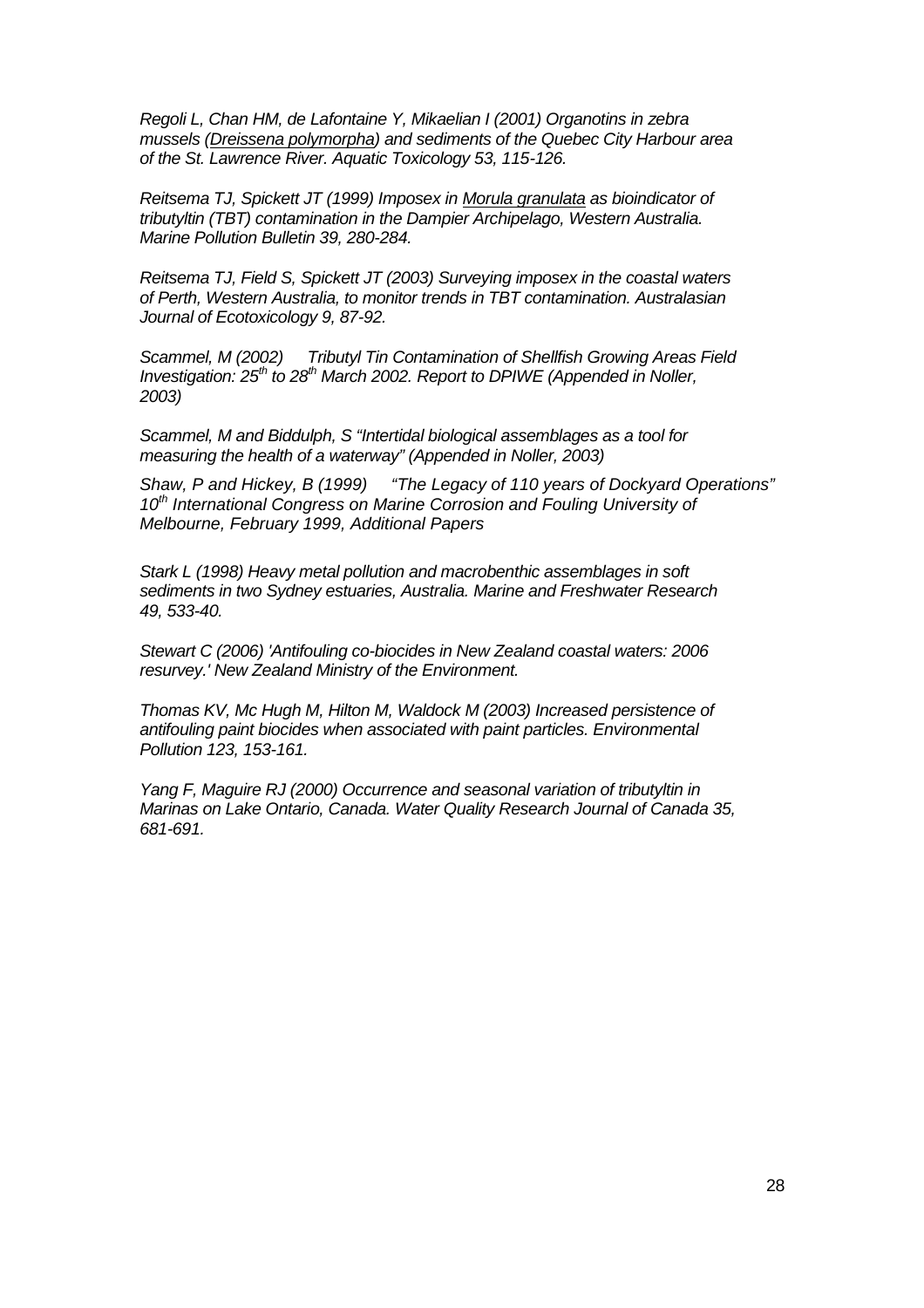## **Appendix 1 DTAE Sediment Coring Protocol**

#### *Introduction*

To get a good handle on the degree of contamination of each slipway site it is necessary to sample the top 50mm of the sediment in an area around the bottom of the slip. A core tube is a useful tool for reliably doing this in soft sediments. For our purposes we need to take two samples on either side of the bottom of the slip. Each of these samples will consist of the top 50mm of each of three replicate cores taken within a metre or so (see diagram below). Two control samples are to be taken approx. 100m on either side of the slipway as well. Coring is best undertaken on a low tide.

Sampling site diagram:



Plastic vial

Once the sample is stirred a small plastic vial and glass jar are filled per site.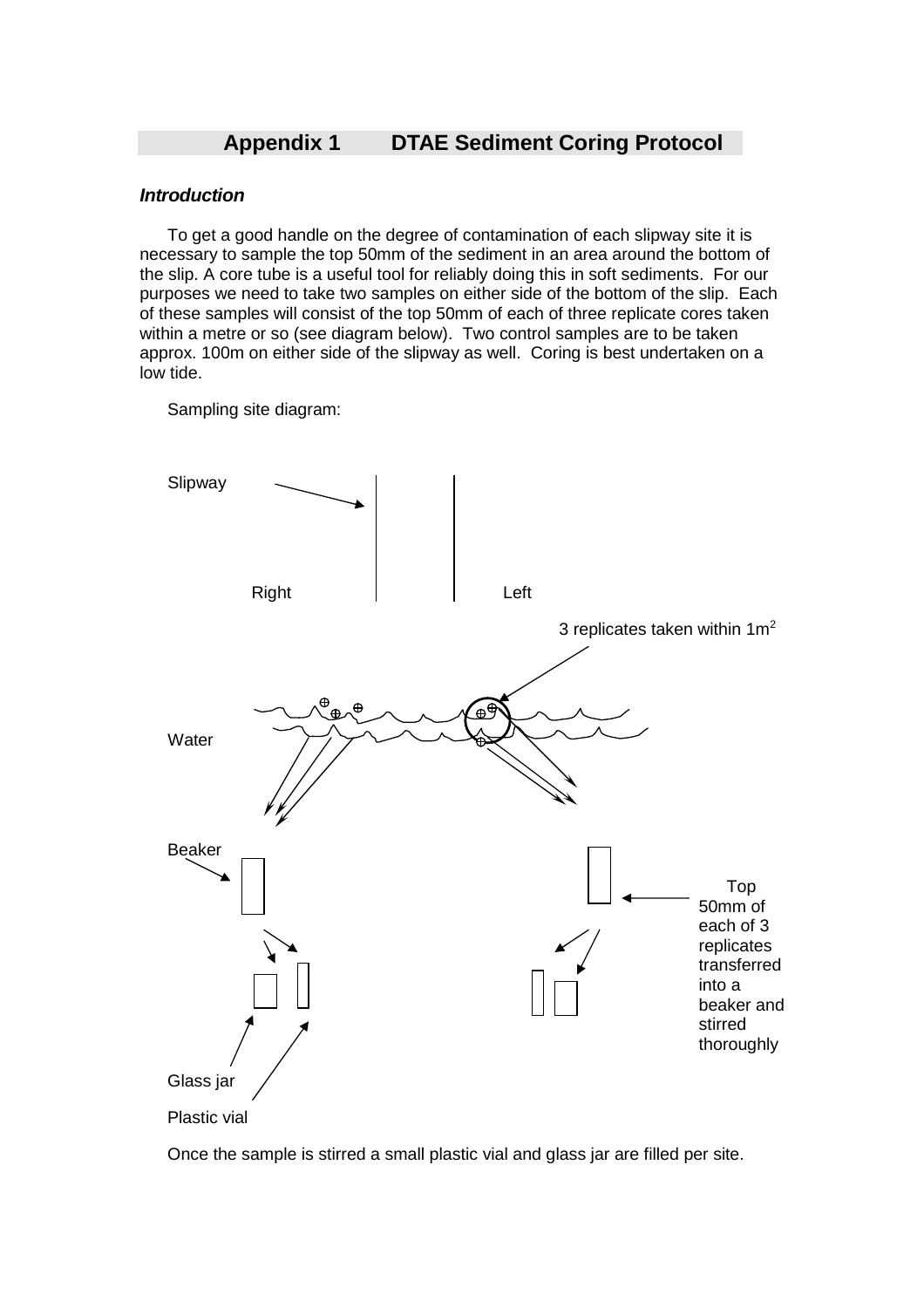#### *Nomenclature*

To avoid confusion and possible sample loss or mix-ups I recommend that the following labelling protocol be used:

#### **Location and Site**

Location: is the name of the slipway.

Site: Each slipway (location) has two sample sites to be identified logically as: Left (L) and Right (R). These sites are to be chosen from left to right looking down the slipway. Left: to the left of the slip and Right to the right of the slip. To make life easier you can abbreviate these when identifying the sample.

Three replicate cores are taken at each site, the top 50mm of each of these are combined in a single sample for that site.

Label each site sample with these details as well as the date and time of sampling and the initials of the sampler.

So each site bottle will be labelled with the following information:

(Example only)

**Client:** DTAE

**Project:** Marine Structures

**Location:** Mersey Slipway

**Site:** Left

**Date/time:** 7/6/06 @0945

**Initials:** MJR

Each control site bottle will be labelled with the following information:

(Example only)

**Location:** Mersey Slipway

**Site:** Left Control (and identifier approx. distance. North/South . upstream/downstream)

**Date/time:** 7/6/06 @ 0945

**Initials:** MJR

This information will be transferred to the sample submission form when the samples are delivered to the laboratories.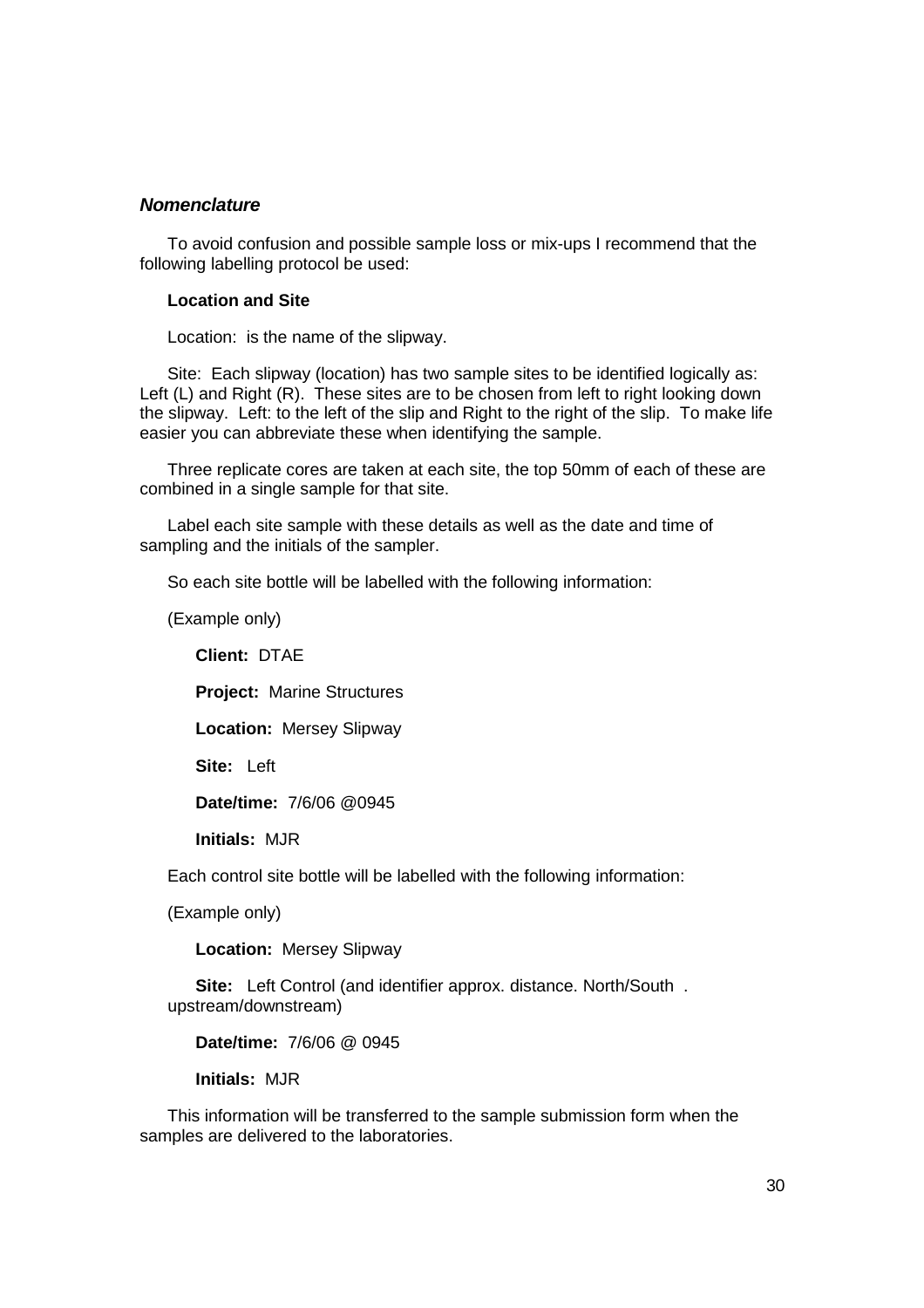## *QA/QC*

Duplicate analysis will need to be done on three samples. A second analysis can be performed on chosen samples, these to be identified on the sample submission form.

## *Coring Method*

As mentioned above three cores are to be taken at two sites on the seaward side of the slipway and two control sites approx. 100m either side of the slip. To minimise the chances of cross contamination the control samples should be taken before the slip samples where possible. Sampling should (hopefully) proceed as follows:

- Wade into the water to a depth slightly below the knee
- Push core tube vertically into sediment to a depth of  $\sim$  150mm
- Insert rubber bung firmly into the top end of the core tube (this creates a vacuum when the tube is removed from the sediment and stops the sediment from falling out)
- Lift the core tube slowly, and as soon as the bottom of the core is clear of the mud firmly insert a second rubber bung into the bottom end of the tube
- At this stage it is important to keep the tube vertical and treat it as gently/smoothly as you can. The surface of the sediment is generally very loose and can be mixed and disturbed very easily
- The water on top of the sediment in the tube needs to be removed before the sediment sample is transferred to the bag. This can be done by either sucking with a syringe with a tube attached (see diagram below - being careful not to suck up any of the sediment from the top of the core), or by pushing the sediment up the core with the 'core pusher', so the excess water will spill over the top of the tube
- Using the 'core pusher' extrude the core 5cm out of the tube into the plastic beaker provided. If the sediment is 'firm' 5cm can be measured from the top of the tube with a plastic ruler. If the sediment is 'loose' its best to measure from the bottom of the core tube
- Repeat the above steps for the second and third cores of that site (all three cores to be taken within a square metre) extruding the sediment into the one plastic beaker. You must take care to avoid coring an area that has been disturbed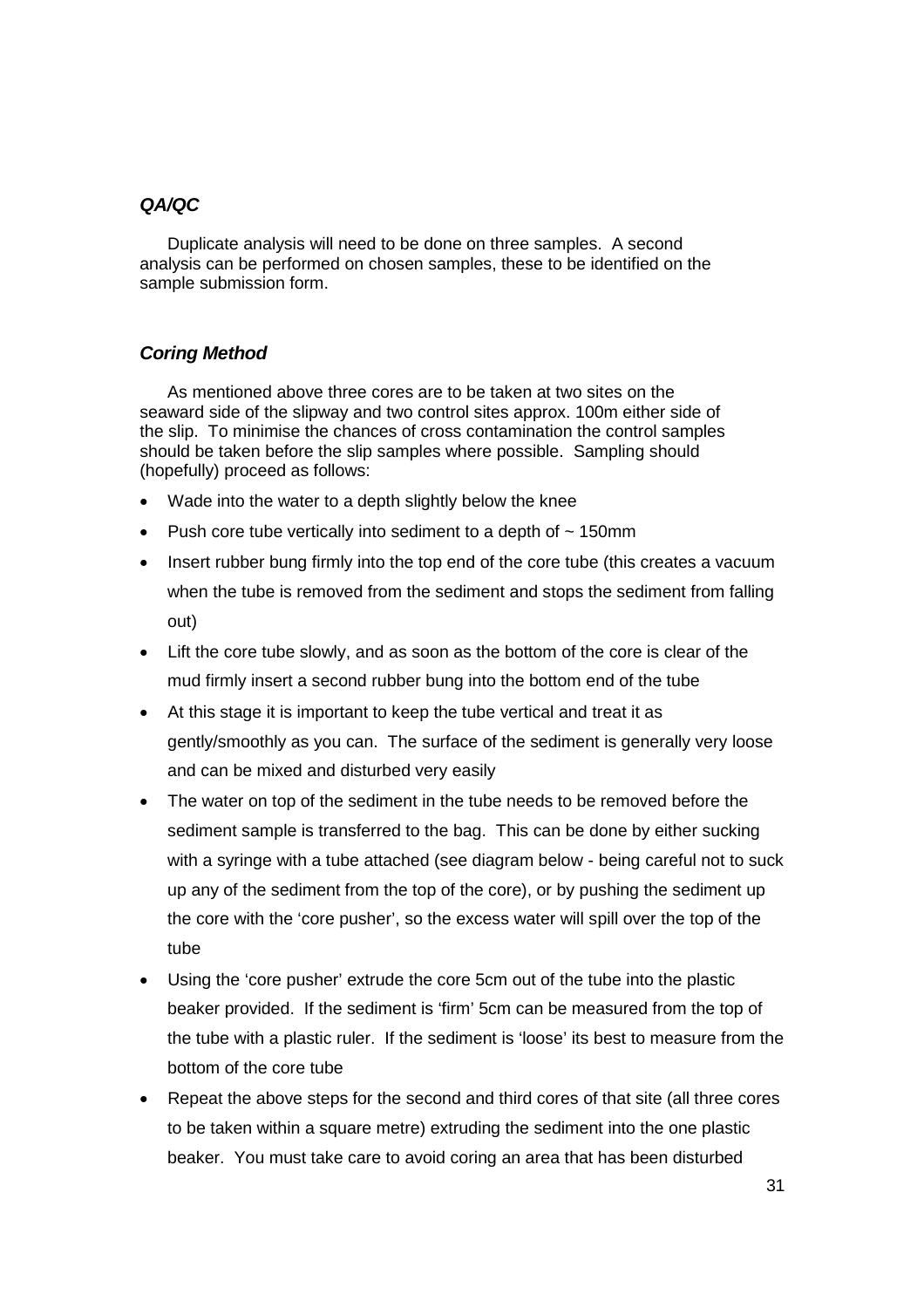while taking earlier samples (ie don't take a core in an area you have just walked over)

- Once the third core has been deposited into the beaker the contents is to be stirred thoroughly with the plastic spoon
- A small plastic vial is to be filled from this mixture labelled and put aside (this sample is to be taken to Aquenal lab. for particle size analysis)
- A glass jar is to be filled with the mixture, labelled and put into an eski with ice (this sample goes to the AST lab for all other analysis)
- Proceed to the next site at that location
- Make field notes recording the site and time details and any other information relevant to the coring process
- Clean core tube with bottle brush between sites

*On completion of each slipway 4 glass jars and 4 plastic vials should have been filled*

## *Materials Check List*

You will need the following:

- Core tubes x2
- Bungsx3
- Core Pusher
- 50 ML Plastic vials and Glass Jars
- Plastic ruler
- Plastic zip lock bags
- Syringe and tubing
- Felt pens (water proof) pencils
- Field sheets
- Sample submission forms (for AST)
- Eski and ice
- Note pad and pencil/pen
- Bottle brush

## *Sample Handling*

Samples taken for Particle Size (small plastic vials) analysis may be stored at room temperature and are to be dropped off at Aquenal Pty, at Huon Quays. They can be contacted on 6234 3403 and its recommended that they be contacted before dropping samples in.

All other samples are to be stored in an eski with ice and be delivered to the Analytical Services Tasmania laboratories that are located in the Chemistry building of the University of Tasmania in Sandy Bay, Hobart.

A good contact at AST is Damien Norman on ph: 03 6226 7175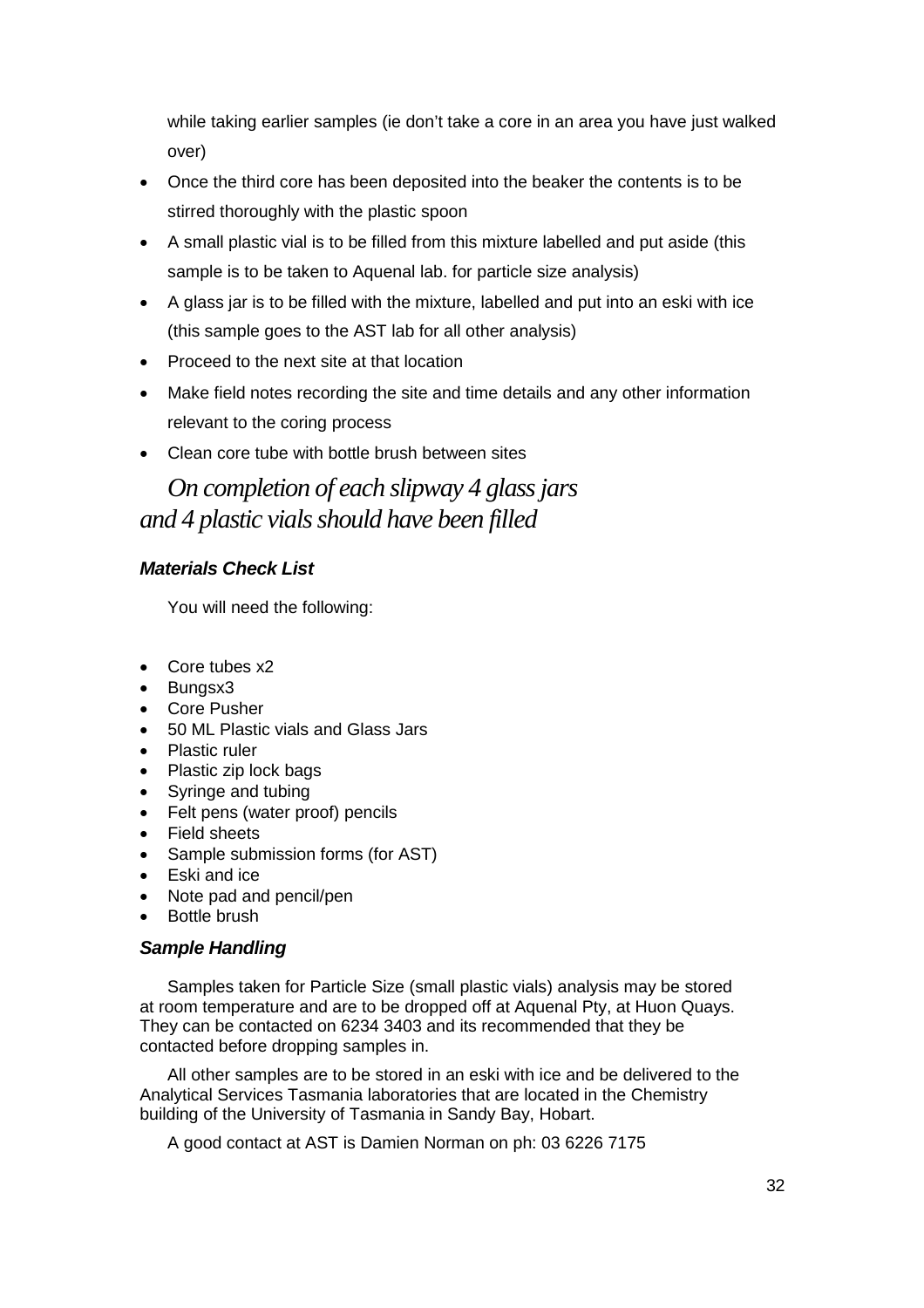I have included a number of sample submission forms for AST for your use and attached an example form.

## *Things to watch out for*

- Coring over rocks is difficult, its best to hunt around a bit until you find a useful bottom
- If there is only a thin layer of fine sediment over a harder substrate, then use your judgement in accepting a lesser volume in the core. On that issue, the lab only needs about 10g-20g of sample so less than 50mm in the core tube is ok if you can't get any more. (50mm is preferred though)
- Document in your field notes any non standard events eg. Shallow cores, rocky sediment, aggressive slip operators etc

Core tube **Tubing** Water Syringe Sediment Bung.

Diagram of syringing overlying water off core:

### *Analyte Selection*

We are collecting Left, Right and two control samples per slip 30 slips.

Proposed analytes: Total Metals (TM)

Organic Carbon (OC)

Tributyl Tin (TBT)

Particle size (PS)

## *Explanatory Notes:*

## **TBT**

The laboratories minimum reporting level for tin is 200 times that of the guideline levels for TBT. Therefore Tin cannot be relied on as an indicator of TBT as there may be TBT present but the Tin levels are below detection levels.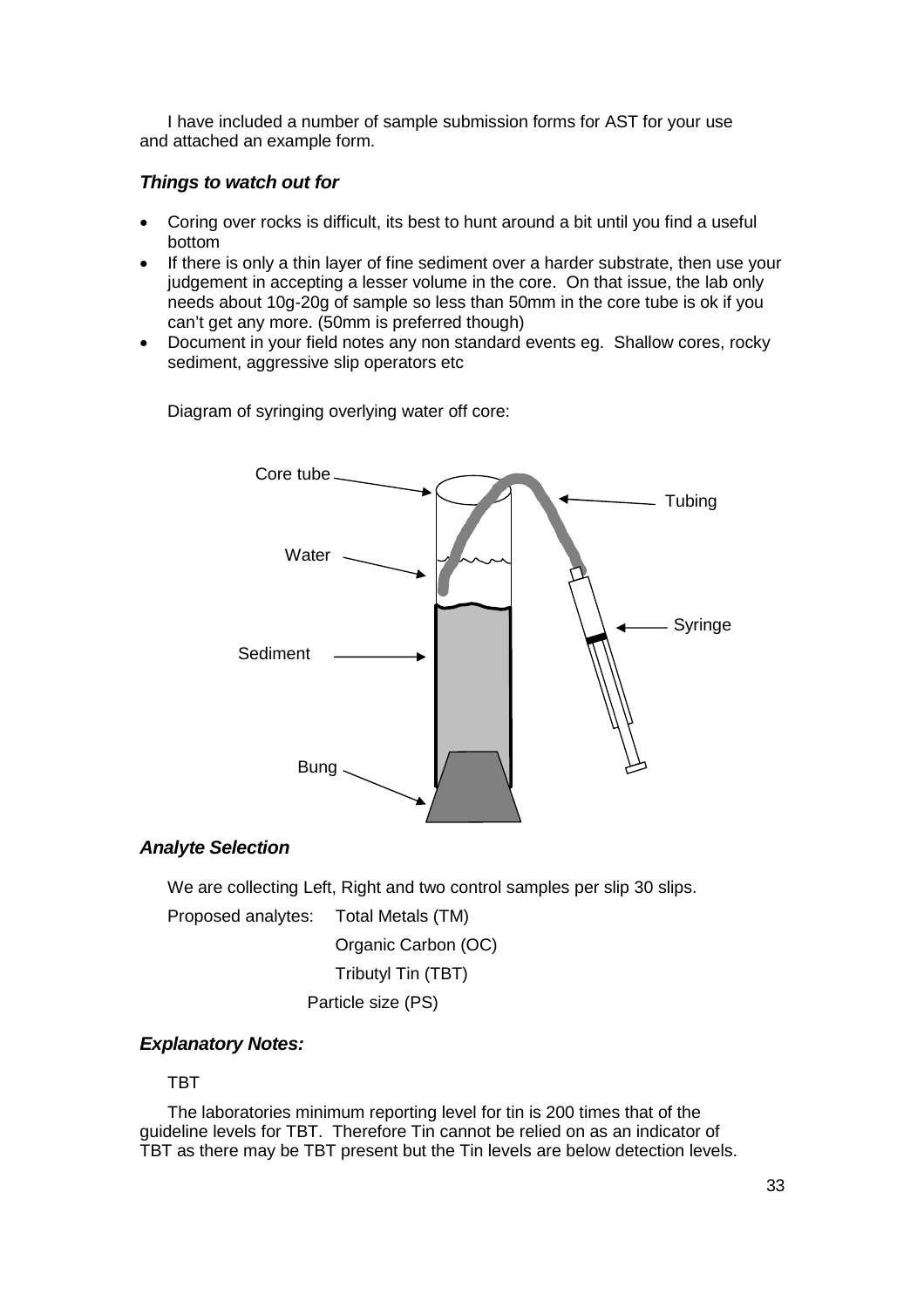As TBT analysis is very expensive (\$216.00 per analysis) it is proposed that a subsample is taken of the two samples per slip and a subsample of the controls. These are then combined to give a single composite sample per slipway and control. The remainder of the cores are to be stored for further analysis if hot spots are identified and investigation is required.

#### Particle Size

It is generally accepted that sediments with smaller particle sizes have a greater capacity to bind with metals. Given the same contamination sources you would expect a sandy sediment to have a lower metal content than a silty sediment. To conduct between site comparisons of sediment contamination it is necessary to correct for differing particle size distribution in the sediments. This analysis is to be conducted by Aquenal Pty Ltd.

### *OH&S*

You are going to be dealing with possibly contaminated sediments in a marine environment so I suggest that you consider the following Personal Protection Equipment (PPE):

- Waders, Personal Flotation Device (PFD), hat , sunglasses and sunscreen
- Long gloves/gauntlets to keep hands dry and out of the sediments when sampling is being conducted
- Disposable gloves, clean water for washing hands with and towels for drying Extreme care must be taken when entering these facilities and it is important to recognise that you will be visiting an industrial site albeit a submarine one. So care must be taken to avoid debri (old paint tins, steel rails, mooring blocks etc) that may be in the water and unseen because of the often turbid nature of the water in these areas. This visibility problem will be increased as sampling is conducted and the loose sediments get stirred up by foot traffic etc.

Sediments in these areas are often highly variable in nature ranging from super soft where 'getting stuck in the mud' is a real issue to slippery and stony where tripping or slipping is a hazard or it could be a combination of the two.

Among other hazards to be considered are the tripping hazard caused by the slip rails and bearers below the water surface, it may be that there is a depression between these that has been caused by boating activity. Also, if the slip is on the edge of an underwater bank eg the rails head down into a river, then it could get very deep very quickly. Best practice would be to have someone observe you while you sample.

A wader safety course is recommended.

#### **Personal Protection Equipment Check List**

- Waders
- $\bullet$  PFD
- hat
- sunscreen
- sunglasses
- gauntlets
- disposable gloves
- water and towel